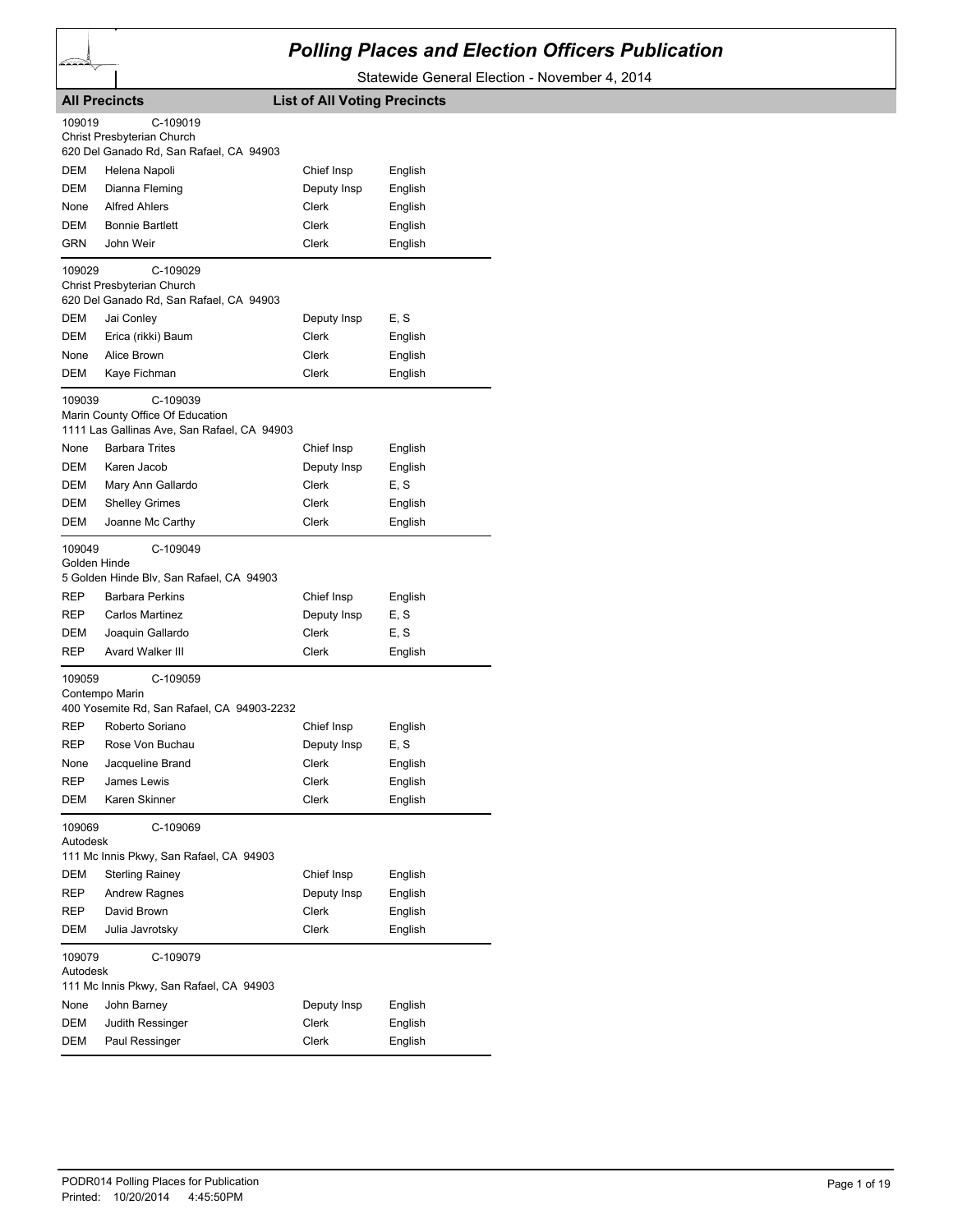|                        | <b>All Precincts</b>                                                                | <b>List of All Voting Precincts</b> |         |
|------------------------|-------------------------------------------------------------------------------------|-------------------------------------|---------|
| 109080                 | PCT-109080                                                                          |                                     |         |
| Nazareth House         |                                                                                     |                                     |         |
|                        | 245 Nova Albion Way, San Rafael, CA 94903                                           |                                     |         |
| <b>GRN</b>             | Sheila Mc Neil                                                                      | Chief Insp                          | English |
| DEM                    | Stella Apostolos                                                                    | Deputy Insp                         | English |
| None                   | Mary Ellen Fain                                                                     | Clerk                               | English |
| AI                     | Larriece Stuart                                                                     | Clerk                               | English |
| 109089                 | C-109089                                                                            |                                     |         |
| Rotary Manor           |                                                                                     |                                     |         |
|                        | 1821 Fifth Ave, San Rafael, CA 94901                                                |                                     |         |
| DEM                    | Janis Tavenner                                                                      | Chief Insp                          | English |
| None                   | Dan Windishman                                                                      | Deputy Insp                         | English |
| DEM                    | Madeleine Devlin                                                                    | Clerk                               | English |
| <b>REP</b>             | Zandra Redman Jones                                                                 | Clerk                               | English |
| None                   | Lucas Tabachnick                                                                    | Clerk                               | English |
| 109099<br>Rotary Manor | C-109099                                                                            |                                     |         |
|                        | 1821 Fifth Ave, San Rafael, CA 94901                                                |                                     |         |
| None                   | Johannes Ryssemus                                                                   | Deputy Insp                         | English |
| <b>DEM</b>             | Janet O Sullivan                                                                    | Clerk                               | English |
| DEM                    | Timothy O Sullivan                                                                  | Clerk                               | English |
| 109109                 | C-109109                                                                            |                                     |         |
|                        | Aegis Of San Rafael                                                                 |                                     |         |
|                        | 111 Merrydale Rd, San Rafael, CA 94903-4070                                         |                                     |         |
| DEM                    | <b>Ross Elkins</b>                                                                  | Chief Insp                          | English |
| DEM                    | Angela Elkins                                                                       | Deputy Insp                         | English |
| DEM                    | Claire Golan                                                                        | Clerk                               | English |
| <b>DEM</b>             | Milagro Ramirez                                                                     | Clerk                               | E, S    |
| 109119                 | C-109119                                                                            |                                     |         |
|                        | First Presbyterian Church of San Rafael<br>1510 5th Ave, San Rafael, CA 94901       |                                     |         |
| <b>REP</b>             | William Hellar III                                                                  | Chief Insp                          | English |
| None                   | Eva Disen Hellar                                                                    | Deputy Insp                         | English |
| DEM                    | Liselotte Klemm                                                                     | Clerk                               | English |
| None                   | Henrik Olsgaard                                                                     | Clerk                               | English |
| DEM                    | <b>Bodil Platt</b>                                                                  | Clerk                               | English |
| 109129                 | C-109129<br>Lincoln Hill Community Church<br>1411 Lincoln Ave, San Rafael, CA 94901 |                                     |         |
| None                   | Fernando Gomez                                                                      | Chief Insp                          | E, S    |
| DEM                    | Manuel Lozano                                                                       | Deputy Insp                         | E, S    |
| REP                    | Robert Bandettini                                                                   | Clerk                               | English |
| DEM                    | Elaheh Farhang                                                                      | Clerk                               | English |
| 109130<br>Villa Marin  | PCT-109130                                                                          |                                     |         |
|                        | 100 Thorndale Dr, San Rafael, CA 94903                                              |                                     |         |
| DEM                    | Helen Bodington                                                                     | Chief Insp                          | English |
| <b>DEM</b>             | Vivian Berliner                                                                     | Deputy Insp                         | English |
| REP                    | Mary Frey                                                                           | Clerk PM                            | English |
| DEM                    | Lucile Griffiths                                                                    | Clerk AM                            | English |
| DEM                    | Virginia Jones                                                                      | Clerk                               | English |
| 109139                 | C-109139<br>St Luke Presbyterian Church<br>10 Bayview Dr, San Rafael, CA 94901      |                                     |         |
| None                   | <b>Stanley Harrison</b>                                                             | Chief Insp                          | English |
| DEM                    | John Contini                                                                        | Deputy Insp                         | English |
| DEM                    | Georgia Clima                                                                       | Clerk                               | English |
| REP                    | <b>Heinz Dreier</b>                                                                 | Clerk                               | English |
| DEM                    | <b>Esther Marshall</b>                                                              | Clerk                               | English |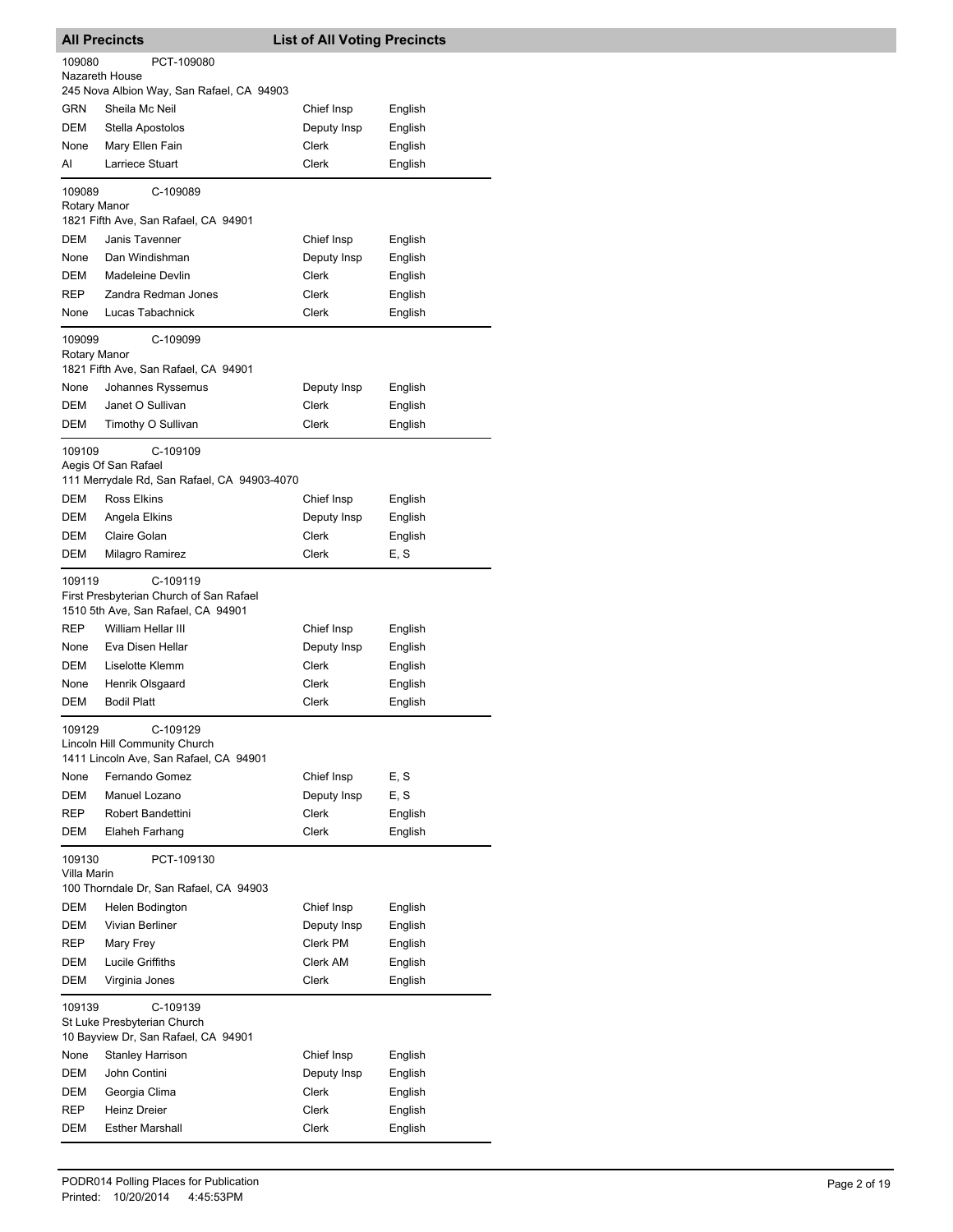|                        | <b>All Precincts</b>                                                    | <b>List of All Voting Precincts</b> |         |
|------------------------|-------------------------------------------------------------------------|-------------------------------------|---------|
| 109149                 | C-109149                                                                |                                     |         |
|                        | San Rafael Fire Station #5                                              |                                     |         |
|                        | 955 Point San Pedro Rd, San Rafael, CA 94901                            |                                     |         |
| DEM                    | <b>Brandy Jones</b>                                                     | Chief Insp                          | English |
| REP                    | <b>Marie Torres</b>                                                     | Deputy Insp                         | English |
| DEM                    | James Duggan                                                            | Clerk                               | E, S    |
| None                   | Caryl Keeney                                                            | Clerk                               | English |
| DEM                    | Connie Valentini                                                        | Clerk                               | E, S    |
|                        |                                                                         |                                     |         |
| 109159                 | C-109159                                                                |                                     |         |
|                        | San Rafael Fire Sta #2                                                  |                                     |         |
|                        | 210 3rd St, San Rafael, CA 94901                                        |                                     |         |
| None                   | Jeffrey Moss                                                            | Chief Insp                          | E, S    |
| DEM                    | David Mandel                                                            | Deputy Insp                         | English |
| REP                    | Fred Hajduk                                                             | Clerk                               | English |
| DEM                    | Charselle Hooper                                                        | Clerk                               | English |
| REP                    | <b>Richard Lendall</b>                                                  | Clerk                               | English |
|                        |                                                                         |                                     |         |
| 109340                 | PCT-109340                                                              |                                     |         |
|                        | <b>Trinity Community Church</b><br>1675 Grand Ave, San Rafael, CA 94901 |                                     |         |
|                        |                                                                         |                                     |         |
| REP                    | Sheryl Gorton                                                           | Chief Insp                          | English |
| DEM                    | Linda Cosgrove                                                          | Deputy Insp                         | English |
| REP                    | Sharon Hall                                                             | Clerk                               | English |
| GRN                    | Lea Walters                                                             | Clerk                               | E, S    |
| 109360                 | PCT-109360                                                              |                                     |         |
|                        | San Rafael Fire Station # 5                                             |                                     |         |
|                        | 955 Point San Pedro Rd, San Rafael, CA 94901                            |                                     |         |
| DEM                    | <b>Barry Taranto</b>                                                    | Deputy Insp                         | E, S    |
| DEM                    | Patrica Libien                                                          | Clerk                               | E, S    |
| DEM                    | Carole O Neil                                                           | Clerk                               | E, S    |
|                        |                                                                         |                                     |         |
| 109400                 | PCT-109400                                                              |                                     |         |
|                        | Coleman School                                                          |                                     |         |
|                        | 800 Belle Avenue, San Rafael, CA 94901                                  |                                     |         |
| DEM                    | Donna Eng                                                               | Chief Insp                          | English |
| <b>DEM</b>             | Charylu Roberts                                                         | Deputy Insp                         | English |
| <b>DEM</b>             | <b>Berneice Moore</b>                                                   | <b>Clerk</b>                        | English |
| DEM                    | Ingrid Rubin                                                            | Clerk                               | English |
|                        |                                                                         |                                     |         |
| 112169<br>Dixie School | C-112169                                                                |                                     |         |
|                        | 1175 Idylberry Rd, San Rafael, CA 94903                                 |                                     |         |
| <b>DEM</b>             | John Kraus                                                              | Chief Insp                          | English |
| None                   | Dale Miller                                                             | Deputy Insp                         | English |
| None                   | Elizabeth Embusch                                                       | Clerk                               | E, S    |
|                        |                                                                         | Clerk                               |         |
| DEM                    | Jeri Rayford                                                            |                                     | English |
| DEM                    | Mary Turner                                                             | Clerk                               | English |
| 112179                 | C-112179                                                                |                                     |         |
|                        | Marinwood Community Center                                              |                                     |         |
|                        | 775 Miller Creek Rd, San Rafael, CA 94903                               |                                     |         |
| GRN                    | Mark Williamson                                                         | Chief Insp                          | English |
| DEM                    | Ann Melanephy                                                           | Deputy Insp                         | English |
| DEM                    | Megan Baxter                                                            | Clerk                               | English |
| DEM                    | Jeanne Hart                                                             | Clerk                               | English |
| DEM                    | James Stapleton                                                         | Clerk                               | English |
|                        |                                                                         |                                     |         |
| 112189                 | C-112189                                                                |                                     |         |
|                        | Marinwood Community Center                                              |                                     |         |
|                        | 775 Miller Creek Rd, San Rafael, CA 94903                               |                                     |         |
| REP                    | Douglas Mc Vae                                                          | Deputy Insp                         | English |
| DEM                    | Lisa Giudice                                                            | Clerk                               | E, S    |
| REP                    | <b>Bruce Nadler</b>                                                     | Clerk                               | English |
| DEM                    | Margaret Veneman                                                        | Clerk                               | English |
|                        |                                                                         |                                     |         |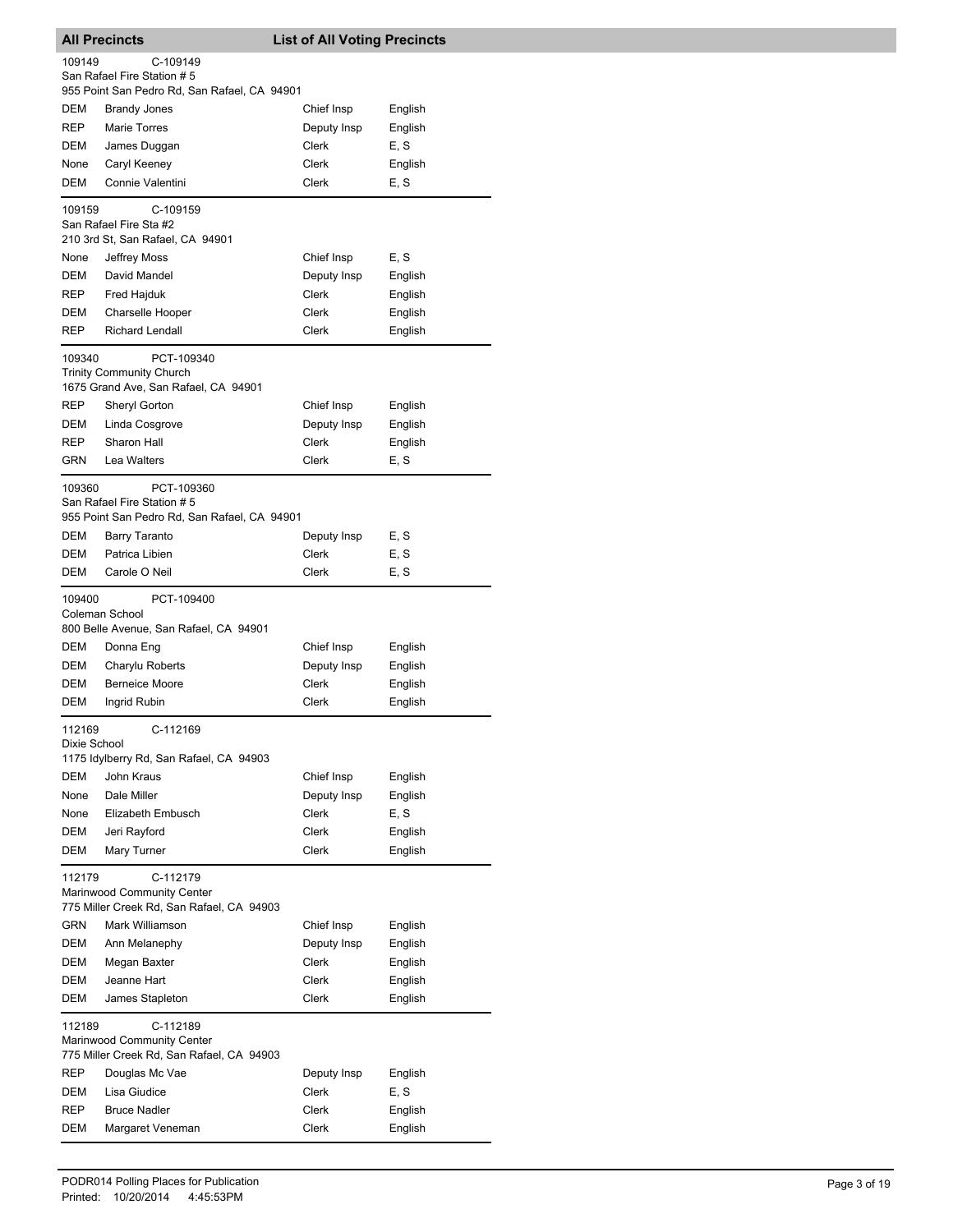| <b>All Precincts</b>   |                                                                                  | <b>List of All Voting Precincts</b> |         |
|------------------------|----------------------------------------------------------------------------------|-------------------------------------|---------|
| 112199                 | C-112199                                                                         |                                     |         |
| Golden Hinde           | 5 Golden Hinde Blv, San Rafael, CA 94903                                         |                                     |         |
| DEM                    | <b>Theodore Kraus</b>                                                            | Deputy Insp                         | English |
| DEM                    | <b>Ruth Moran</b>                                                                | <b>Clerk</b>                        | English |
| REP                    | Raymond Perkins                                                                  | Clerk                               | English |
|                        |                                                                                  |                                     |         |
| 112209<br>Venetia Oaks | C-112209<br>263 N San Pedro Rd, San Rafael, CA 94903                             |                                     |         |
|                        | <b>Shirley Sinclair</b>                                                          | Chief Insp                          | English |
| DEM                    | Jane Middleton                                                                   | Deputy Insp                         | English |
| None                   | Nick Garloff                                                                     | Clerk                               | English |
| None                   | Jeanne Wilson                                                                    | Clerk                               | English |
|                        |                                                                                  |                                     |         |
| 112219                 | C-112219<br>St Luke Presbyterian Church<br>10 Bayview Dr, San Rafael, CA 94901   |                                     |         |
| None                   | Max Probst                                                                       | Deputy Insp                         | English |
| REP                    | Barbara Chism                                                                    | Clerk                               | English |
| DEM                    | Paul Conroy                                                                      | Clerk                               | English |
| 112280<br>Venetia Oaks | PCT-112280                                                                       |                                     |         |
|                        | 263 N San Pedro Rd, San Rafael, CA 94903                                         |                                     |         |
| AI                     | Paige Jenkins                                                                    | Deputy Insp                         | English |
| DEM                    | Kenna Hunt                                                                       | Clerk                               | English |
| DEM                    | Jackolyn White                                                                   | Clerk                               | English |
| 112330                 | PCT-112330<br>Korean Presbyterian Church<br>635 Adrian Way, San Rafael, CA 94903 |                                     |         |
| DEM                    | Bronwyn Proust                                                                   | Chief Insp                          | English |
| None                   | Mary Nordquist                                                                   | Deputy Insp                         | English |
| DEM                    | Marilyn Bagshaw                                                                  | Clerk                               | English |
| DEM                    | Janet Smith                                                                      | Clerk                               | English |
| 203019                 | C-203019                                                                         |                                     |         |
|                        | Fairfax Women's Club                                                             |                                     |         |
|                        | 46 Park Rd, Farifax, CA 94930                                                    |                                     |         |
| REF                    | Patricia Lesavoy                                                                 | Chief Insp                          | English |
| DEM                    | Caine Starelli                                                                   | Deputy Insp                         | English |
| DEM                    | Kayla Van Norman                                                                 | Clerk                               | English |
| DEM                    | Robert Van Norman                                                                | Clerk                               | English |
| <b>DEM</b>             | Rose Wager                                                                       | Clerk                               | English |
| 203029                 | C-203029<br>Fairfax Women's Club                                                 |                                     |         |
|                        | 46 Park Rd, Farifax, CA 94930                                                    |                                     |         |
| DEM                    | Peter Blunt<br><b>Silver Clark</b>                                               | Deputy Insp                         | English |
| DEM                    |                                                                                  | Clerk                               | English |
| DEM                    | Valeri Hood                                                                      | Clerk                               | English |
| GRN                    | Linda Paroubeck-Patch                                                            | Clerk                               | English |
| 203040<br>Manor School | PCT-203040<br>150 Oak Manor Dr, Fairfax, CA 94930                                |                                     |         |
| REP                    | Allison Puglisi                                                                  | Chief Insp                          | English |
| None                   | Brian Hogan                                                                      | Deputy Insp                         | E, S    |
| DEM                    | Marilyn Nelson                                                                   | Clerk                               | E, S    |
| DEM                    | Patrick Troup                                                                    | Clerk                               | English |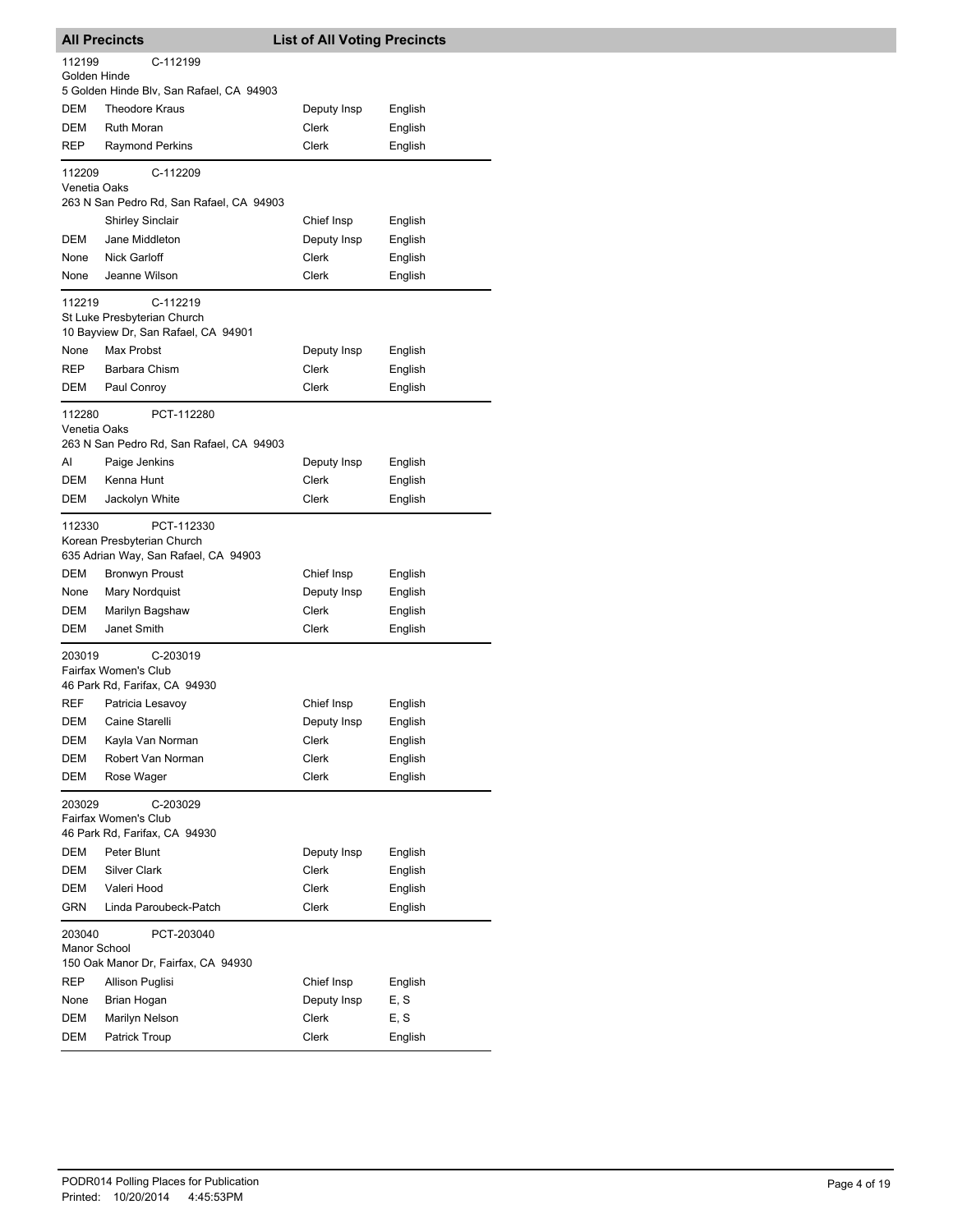| <b>All Precincts</b>    |                                                                                  | <b>List of All Voting Precincts</b> |         |
|-------------------------|----------------------------------------------------------------------------------|-------------------------------------|---------|
| 203060                  | PCT-203060                                                                       |                                     |         |
|                         | Fairfax Regional Library                                                         |                                     |         |
|                         | 2097 Sir Francis Drake Blvd, Fairfax, CA 94930-1115                              |                                     |         |
| DEM                     | Joyce Cole                                                                       | Chief Insp                          | English |
| None                    | <b>Carlos Morales</b>                                                            | Deputy Insp                         | E, S    |
| AI                      | Floria Oliveira                                                                  | Clerk                               | English |
| DEM                     | Linda Schwarzenberg                                                              | Clerk                               | E, S    |
| 203080                  | PCT-203080                                                                       |                                     |         |
| <b>Bennett House</b>    | 53 Taylor Drive (Claus & Taylor), Farifax, CA 94930                              |                                     |         |
| DEM                     | Denyce Vogler-Codoni                                                             | Chief Insp                          | English |
| REP                     | Eleanor Prugh                                                                    | Deputy Insp                         | English |
| DEM                     | Cythea Harrison-Homitz                                                           | Clerk                               | English |
| None                    | Pamela Mori                                                                      | Clerk                               | English |
|                         |                                                                                  |                                     |         |
| 203130                  | PCT-203130<br>Fairfax Women's Club                                               |                                     |         |
|                         | 46 Park Rd, Farifax, CA 94930                                                    |                                     |         |
| DEM                     | Julie Buckley                                                                    | Deputy Insp                         | E, S    |
| DEM                     | Mary De Carlo                                                                    | Clerk                               | E, S    |
| None                    | Mary Noonan                                                                      | Clerk                               | English |
|                         |                                                                                  |                                     |         |
| 204039<br>Masonic Lodge | C-204039                                                                         |                                     |         |
|                         | 1122 Magnolia Ave, Larkspur, CA 94939                                            |                                     |         |
| DEM                     | Peter Mellini                                                                    | Chief Insp                          | English |
| <b>REP</b>              | John Fossett                                                                     | Deputy Insp                         | English |
|                         | John Fossett                                                                     | Clerk                               | English |
| DEM                     | Laura London                                                                     | Clerk                               | English |
| DEM                     | Linda Press                                                                      | Clerk                               | English |
| 204049<br>Masonic Lodge | C-204049<br>1122 Magnolia Ave, Larkspur, CA 94939                                |                                     |         |
| DEM                     | Peter Whittlesey                                                                 | Deputy Insp                         | E, S    |
| <b>REP</b>              | Sandra Brim                                                                      | Clerk                               | E, S    |
| None                    | Ramona Sanderson-Burglin                                                         | Clerk                               | E, S    |
| 204059                  | C-204059<br>Redwoods Presbyterian Church<br>110 Magnolia Ave, Larkspur, CA 94939 |                                     |         |
| <b>DEM</b>              | Frank Gold                                                                       | Chief Insp                          | English |
| None                    | Fred Ferroggiaro                                                                 | Deputy Insp                         | E, S    |
| DEM                     | Martha Cermak                                                                    | <b>Clerk</b>                        | English |
| REP                     | <b>Charles Wheeler</b>                                                           | Clerk                               | English |
| None                    | Cheryl Wheeler                                                                   | <b>Clerk</b>                        | English |
| 204069                  | C-204069<br>St Sebastian's Church<br>373 Bon Air Rd, Kentfield, CA 94904         |                                     |         |
| DEM                     | Michelle Mayfield-Baske                                                          | Chief Insp                          | English |
| DEM                     | Pamela Barnes                                                                    | Deputy Insp                         | English |
| DEM                     | Victoria Clark                                                                   | Clerk                               | English |
| DEM                     | Ann Philopena                                                                    | Clerk                               | English |
|                         |                                                                                  |                                     |         |
| 204079<br>Cape Marin    | C-204079                                                                         |                                     |         |
|                         | 1 Laderman Ln, Greenbrae, CA 94904-2482                                          |                                     |         |
| REP                     | Robert Gonzalez                                                                  | Chief Insp                          | English |
| DEM                     | Alan Sandler                                                                     | Deputy Insp                         | English |
| DEM                     | <b>Theodora Graff</b>                                                            | Clerk                               | English |
| None                    | Marc Green                                                                       | Clerk                               | English |
| None                    | Timothy O Keefe                                                                  | Clerk                               | English |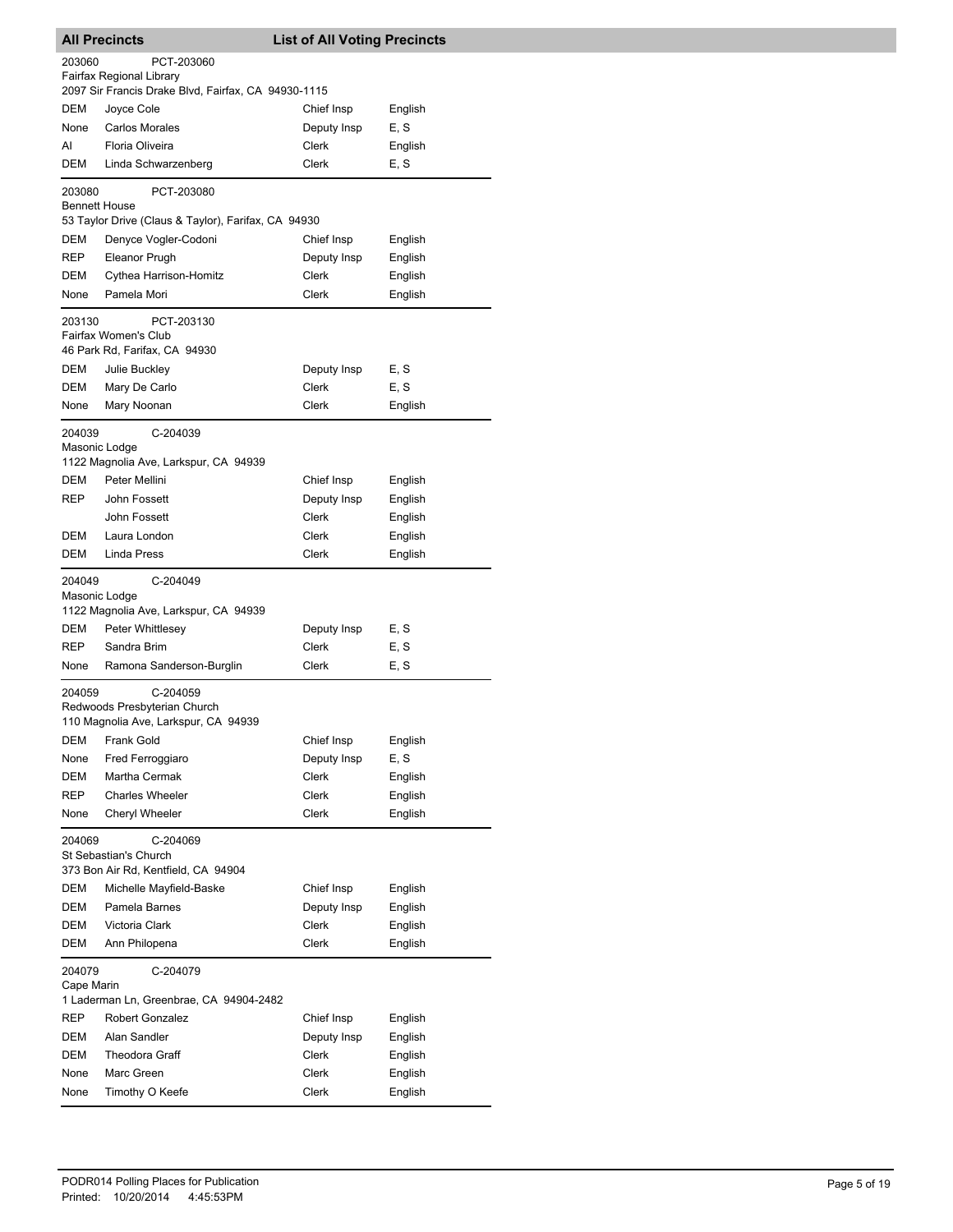|                         | <b>All Precincts</b>                                                                              | <b>List of All Voting Precincts</b> |              |
|-------------------------|---------------------------------------------------------------------------------------------------|-------------------------------------|--------------|
| 204350                  | PCT-204350                                                                                        |                                     |              |
|                         | Redwoods Presbyterian Church                                                                      |                                     |              |
| DEM                     | 110 Magnolia Ave, Larkspur, CA 94939<br>Carl Kohler                                               | Deputy Insp                         | English      |
| REP                     | Annette Ikehara                                                                                   | Clerk                               | English      |
| DEM                     | Aileen Murphy                                                                                     | Clerk                               | English      |
|                         |                                                                                                   |                                     |              |
| 204390<br>The Tamalpais | PCT-204390                                                                                        |                                     |              |
| DEM                     | 501 Via Casitas, Greenbrae, CA 94904<br>Alan Hersh                                                |                                     |              |
| AI                      |                                                                                                   | Chief Insp                          | English      |
| DEM                     | James Malnburg<br>Dolores Black                                                                   | Deputy Insp<br>Clerk                | E, S<br>E, S |
|                         | Amelia Richards                                                                                   | Clerk                               | English      |
|                         |                                                                                                   |                                     |              |
| 204410                  | PCT-204410<br><b>Larkspur Recreation Department</b><br>240 Doherty Drive, Larkspur, CA 94939      |                                     |              |
| DEM                     | Edward Wynne Jr                                                                                   | Chief Insp                          | English      |
| REP                     | Leching Chan                                                                                      | Deputy Insp                         | E, V, C      |
| DEM                     | <b>Thomas Gaffney</b>                                                                             | Clerk                               | E, S         |
| DEM                     | <b>Barbe Noyer</b>                                                                                | Clerk                               | English      |
| GRN                     | Joel Roller                                                                                       | Clerk                               | English      |
| 207089<br>Ross School   | C-207089                                                                                          |                                     |              |
|                         | 9 Lagunitas Rd, Ross, CA 94957                                                                    |                                     |              |
| REP                     | Sally Reed                                                                                        | Chief Insp                          | English      |
| REP                     | Marty Bautista                                                                                    | Deputy Insp                         | English      |
| REP                     | Elizabeth Brown                                                                                   | Clerk                               | E, S         |
| DEM                     | Carol Freedman                                                                                    | Clerk                               | English      |
| REP                     | <b>Shelley Winn</b>                                                                               | Clerk                               | English      |
| 208099                  | C-208099<br>Ross Valley Fire Station #20<br>Arroyo & Butterfield Rd, San Anselmo, CA 94960-1262   |                                     |              |
| <b>DEM</b>              | Donald Drotman                                                                                    | Chief Insp                          | English      |
| DEM                     | Alex Thomas                                                                                       | Deputy Insp                         | English      |
| None                    | <b>Howard Blum</b>                                                                                | Clerk                               | English      |
| DEM                     | John Richard                                                                                      | Clerk                               | English      |
| None                    | <b>Burton Winn</b>                                                                                | Clerk                               | English      |
| 208100                  | PCT-208100<br>Ross Valley Fire Station #20<br>Arroyo & Butterfield Rd, San Anselmo, CA 94960-1262 |                                     |              |
| None                    | Aviva Lev-David                                                                                   | Deputy Insp                         | E, S         |
| <b>NLW</b>              | Harrison Kinney Jr                                                                                | <b>Clerk</b>                        | English      |
| REP                     | Joanne Murphy                                                                                     | Clerk                               | E, S         |
| 208109                  | C-208109<br>American Legion Hall                                                                  |                                     |              |
|                         | 120 Veterans Place, San Anselmo, CA 94960                                                         |                                     |              |
| DEM                     | Janet Zeller                                                                                      | Chief Insp                          | English      |
| DEM                     | <b>William Coleman</b>                                                                            | Deputy Insp                         | English      |
| DEM                     | Marsha Luederitz                                                                                  | Clerk                               | E, S         |
| LIB                     | John Mount                                                                                        | Clerk                               | English      |
| DEM<br>DEM              | David Rising<br>Jessica Thomas                                                                    | Clerk PM<br>Clerk AM                | English      |
|                         |                                                                                                   |                                     | English      |
| 208119                  | C-208119<br>First Presbyterian Church Of San Anselmo<br>72 Kensington Rd, San Anselmo, CA 94960   |                                     |              |
| DEM                     | David Pittle                                                                                      | Chief Insp                          | E, S         |
| <b>REP</b>              | Brendan Dunnigan                                                                                  | Deputy Insp                         | English      |
| DEM                     | Barbara Glesener                                                                                  | Clerk                               | English      |
| DEM                     | Marita Mayer                                                                                      | Clerk                               | E, S         |
| DEM                     | Margaret Ruffin                                                                                   | Clerk                               | English      |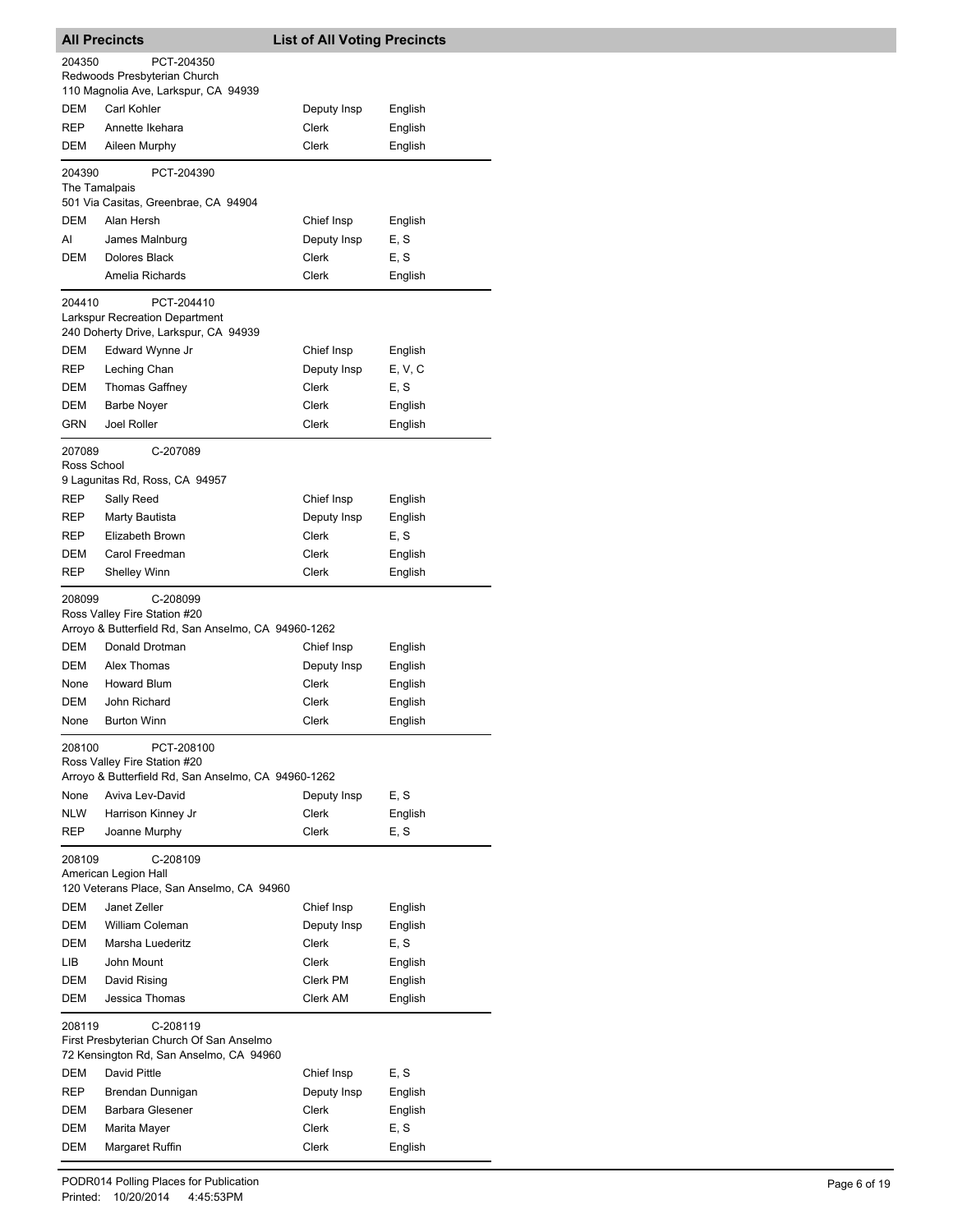| <b>All Precincts</b> |                                                                                                | <b>List of All Voting Precincts</b> |         |
|----------------------|------------------------------------------------------------------------------------------------|-------------------------------------|---------|
| 208129               | C-208129<br>Sleepy Hollow Homes Association                                                    |                                     |         |
|                      | 1317 Butterfield Rd, San Anselmo, CA 94960-1055                                                |                                     |         |
| REP                  | Constance Berto                                                                                | Chief Insp                          | E, S    |
| <b>REP</b>           | Susan Nelson                                                                                   | Deputy Insp                         | English |
| DEM                  | Diane Cokely                                                                                   | Clerk                               | English |
| DEM                  | Anne Glasscock                                                                                 | Clerk                               | English |
| 208139               | C-208139<br>American Legion Hall<br>120 Veterans Place, San Anselmo, CA 94960                  |                                     |         |
| DEM                  | Karen Flagg                                                                                    | Deputy Insp                         | English |
| DEM                  | Cynthia Clements                                                                               | Clerk                               | English |
| DEM                  | Patricia Eklund                                                                                | Clerk                               | English |
| <b>DEM</b>           | <b>Robert Liles</b>                                                                            | Clerk                               | English |
| 208149               | C-208149<br>Methodist Church Of San Rafael<br>199 Greenfield Avenue, San Rafael, CA 94901      |                                     |         |
| DEM                  | John Eagan                                                                                     | Chief Insp                          | English |
| DEM                  | Aline O Brien                                                                                  | Deputy Insp                         | English |
| REP                  | <b>Lester Foote</b>                                                                            | Clerk                               | English |
| DEM                  | <b>Bernard Robinson</b>                                                                        | Clerk                               | English |
| DEM                  | Charles Wynn                                                                                   | Clerk                               | English |
| 208250               | PCT-208250<br>Ross Valley Fire Station #19<br>777 San Anselmo Ave, San Anselmo, CA 94960       |                                     |         |
| REP                  | Cheryl Egan                                                                                    | Chief Insp                          | E, S    |
| None                 | Mary Lee Bronzo                                                                                | Deputy Insp                         | English |
| REP                  | Suzanna Abbott                                                                                 | Clerk                               | English |
| REP                  | Margot Havel                                                                                   | Clerk                               | English |
| DEM                  | Nan Oswald                                                                                     | Clerk                               | English |
| 209159               | C-209159<br>San Rafael Community Center<br>618 B St, San Rafael, CA 94901                      |                                     |         |
| DEM                  |                                                                                                |                                     |         |
| DEM                  | Anne-Marie Cowsill                                                                             | Chief Insp                          | English |
|                      | Claudette Josephson                                                                            | Deputy Insp<br>Clerk                | English |
| DEM                  | James Di Stefano                                                                               |                                     | English |
| None                 | Lester Pouncy                                                                                  | Clerk                               | English |
| DEM                  | Robert Tarlen                                                                                  | Clerk                               | English |
| 209169               | C-209169<br>San Rafael Corporate Center<br>750 Lindaro St, San Rafael, CA 94901-6020           |                                     |         |
| <b>DEM</b>           | Joleen Krueger                                                                                 | Chief Insp                          | English |
| None                 | <b>Trudi Smith</b>                                                                             | Deputy Insp                         | English |
| REP                  | Andrea Leavitt                                                                                 | Clerk                               | English |
| DEM                  | Louise Murphy                                                                                  | Clerk                               | English |
| DEM                  | Norman Nayfach                                                                                 | Clerk                               | E, S    |
| 209370               | PCT-209370<br>San Rafael Corporate Center<br>750 Lindaro St, San Rafael, CA 94901-6020         |                                     |         |
| DEM                  | Ora Hatheway                                                                                   | Deputy Insp                         | English |
| DEM                  | Susan Erin                                                                                     | Clerk                               | English |
| DEM                  | Erendira Olivas                                                                                | Clerk                               | E, S    |
| 212179               | C-212179<br>Sleepy Hollow Homes Association<br>1317 Butterfield Rd, San Anselmo, CA 94960-1055 |                                     |         |
| REP                  | Patricia Ehrhart                                                                               | Deputy Insp                         | English |
| None                 | Joan Jacks                                                                                     | Clerk                               | English |
| DEM                  | John Mlodzianowski Jr                                                                          | Clerk                               | English |
| DEM                  | Ann Raab                                                                                       | Clerk                               | English |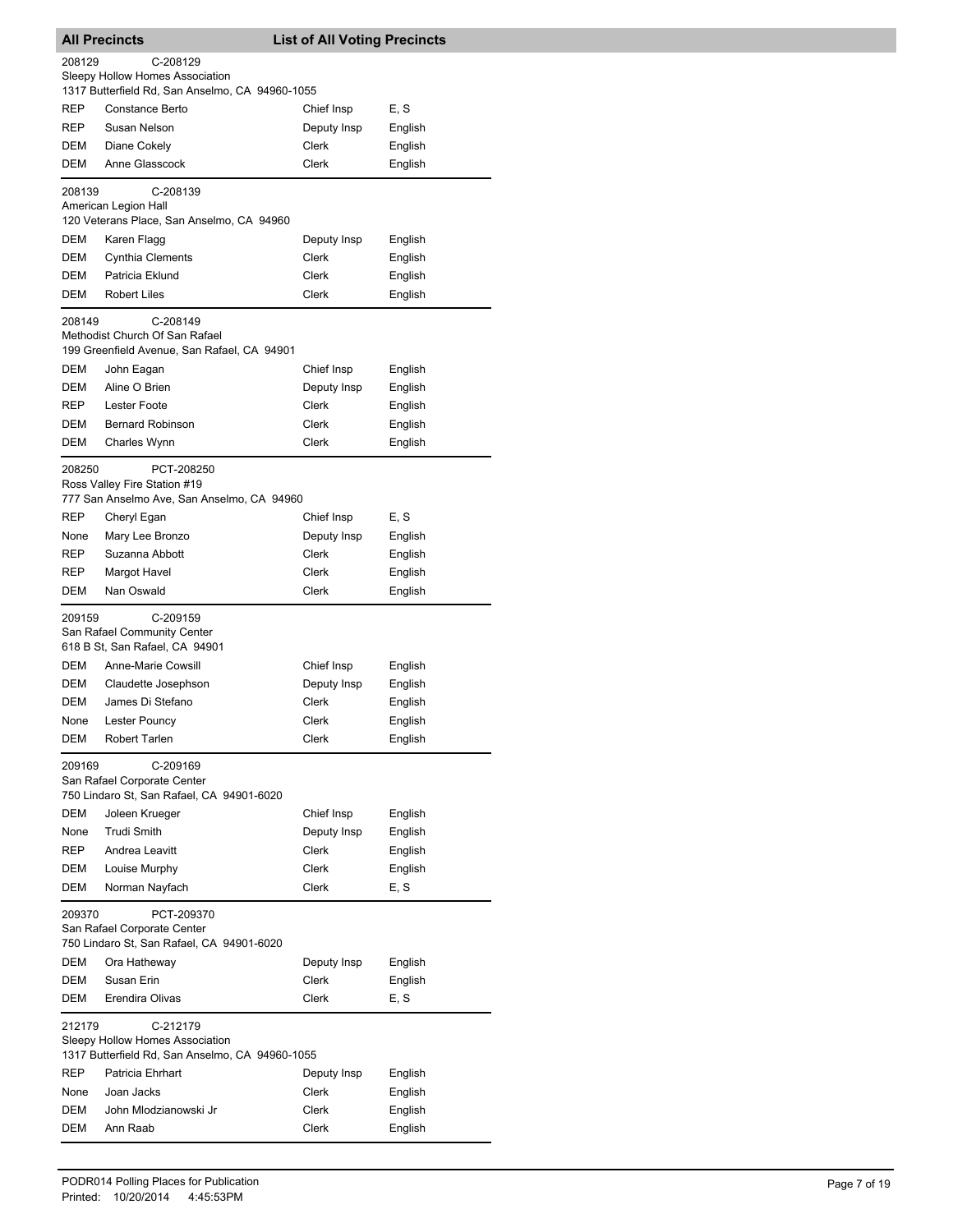| <b>All Precincts</b>    |                                                                                                             | <b>List of All Voting Precincts</b> |         |
|-------------------------|-------------------------------------------------------------------------------------------------------------|-------------------------------------|---------|
| 212189                  | C-212189                                                                                                    |                                     |         |
| Manor School            |                                                                                                             |                                     |         |
|                         | 150 Oak Manor Dr, Fairfax, CA 94930                                                                         |                                     |         |
| DEM                     | <b>Ruth Zamist</b>                                                                                          | Deputy Insp                         | English |
| DEM                     | <b>Blithe Montana</b>                                                                                       | Clerk                               | English |
| DEM                     | Susan Radelt                                                                                                | Clerk                               | English |
| 212199<br>Masonic Lodge | C-212199<br>1122 Magnolia Ave, Larkspur, CA 94939                                                           |                                     |         |
| DEM                     | Melissa Panages                                                                                             | Deputy Insp                         | English |
| DEM                     | Patricia Becker                                                                                             | <b>Clerk</b>                        | English |
| DEM                     | James Frazier                                                                                               | Clerk                               | English |
| <b>REP</b>              | <b>Betty Sunseri</b>                                                                                        | Clerk                               | English |
| 212209                  | C-212209<br>Anthony Bacich School<br>699 Sir Francis Drake Blvd., Kentfield, CA 94904                       |                                     |         |
| DEM                     | James Shaw                                                                                                  | Chief Insp                          | English |
| None                    | Alan Maurice Farnham                                                                                        | Deputy Insp                         | English |
| DEM                     | Joan Katkov                                                                                                 | Clerk                               | English |
| DEM                     | Susan Sieler                                                                                                | Clerk                               | English |
| 212219                  | C-212219<br>St Sebastian's Church<br>373 Bon Air Rd, Kentfield, CA 94904                                    |                                     |         |
| REP                     | <b>Ruth Baney</b>                                                                                           | Deputy Insp                         | English |
| None                    | Michael Duffy                                                                                               | Clerk                               | English |
| DEM                     | Renee Ruttiman                                                                                              | Clerk                               | English |
| 212300                  | PCT-212300<br>Kentfield Fire Station<br>1004 Sir Francis Drake Blvd, Kentfield, CA 94904                    |                                     |         |
| PF                      | Robert Richard                                                                                              | Chief Insp                          | English |
| None                    | Nancy Faber                                                                                                 | Deputy Insp                         | English |
| DEM                     | Susan Kerr                                                                                                  | Clerk                               | English |
| DEM                     | Anne Mulvaney                                                                                               | Clerk                               | English |
| 301019                  | C-301019<br><b>Belvedere Community Center</b><br>Community Road, Belvedere, CA 94920                        |                                     |         |
| None                    | John Carapiet                                                                                               | Chief Insp                          | English |
| DEM                     | Hillair Bell                                                                                                | Deputy Insp                         | English |
| DEM                     | <b>William Binkley</b>                                                                                      | Clerk                               | English |
| DEM                     | Susan De Cigaran                                                                                            | Clerk                               | English |
| DEM                     | Sally Doyle                                                                                                 | Clerk                               | English |
| 305029                  | C-305029<br>Our Lady Of Mt Carmel Church<br>3 Oakdale Ave, Mill Valley, CA 94941                            |                                     |         |
| DEM                     | <b>Milton Weiss</b>                                                                                         | Chief Insp                          | English |
| DEM                     | Margaret Gorman                                                                                             | Deputy Insp                         | English |
| DEM                     | Amy Gage                                                                                                    | Clerk                               | E, S    |
| DEM                     | Lynn Parkman                                                                                                | Clerk                               | English |
| 305039<br>DEM           | C-305039<br>Episcopal Church Of Our Savior<br>10 Old Mill St, Mill Valley, CA 94941<br><b>Frances Wolff</b> | Chief Insp                          | English |
| REP                     | Peter Schunk                                                                                                | Deputy Insp                         | English |
| DEM                     | Debora Babe                                                                                                 | Clerk                               | English |
| REP                     | Laurence Mark Friedman                                                                                      | Clerk                               | English |
| None                    | Marsha Gaytan                                                                                               | Clerk                               | E, S    |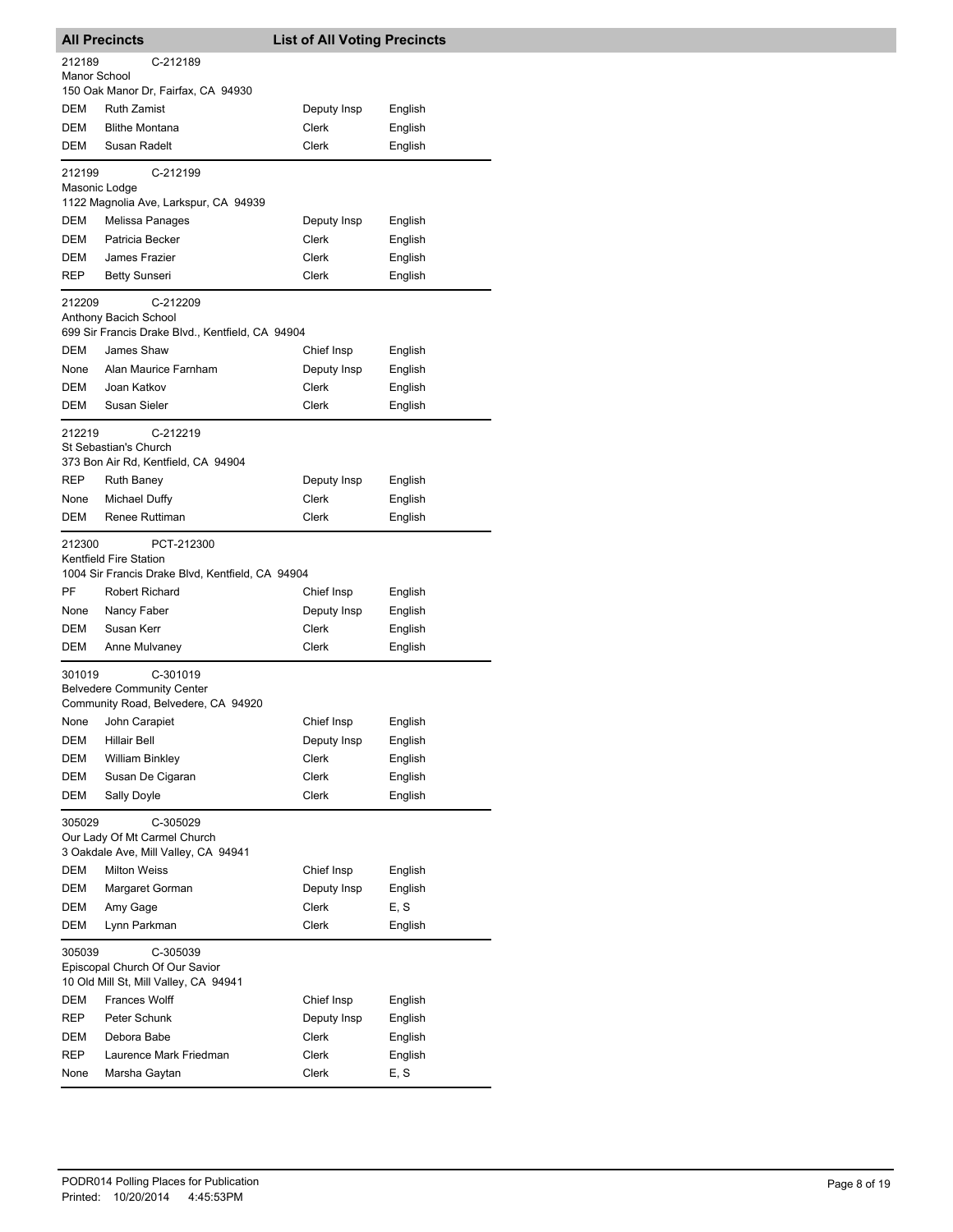|                       | <b>All Precincts</b>                                                                 | <b>List of All Voting Precincts</b> |         |
|-----------------------|--------------------------------------------------------------------------------------|-------------------------------------|---------|
| 305049<br>Park School | C-305049                                                                             |                                     |         |
|                       | 360 E. Blithedale Ave, Mill Valley, CA 94941-2140                                    |                                     |         |
| REP                   | Barbara Morgan                                                                       | Chief Insp                          | English |
| <b>DEM</b>            | Sandra Lamke                                                                         | Deputy Insp                         | English |
| DEM                   | Donna Carrillo                                                                       | Clerk                               | English |
| REP                   | John Haight                                                                          | Clerk                               | English |
| DEM                   | Jerome Kirkpatrick                                                                   | Clerk                               | English |
| 305050                | PCT-305050<br>Mill Valley City Hall<br>26 Corte Madera Ave, Mill Valley, CA 94941    |                                     |         |
| AI                    | Scott Watterworth                                                                    | Chief Insp                          | English |
| <b>DEM</b>            | Lin Chase                                                                            | Deputy Insp                         | English |
| DEM                   | Lorraine Ellie                                                                       | Clerk                               | English |
| REP                   | <b>Sharon Walls</b>                                                                  | Clerk                               | English |
| 305059<br>Park School | C-305059<br>360 E. Blithedale Ave, Mill Valley, CA 94941-2140                        |                                     |         |
| DEM                   | <b>Maximilian Hopkins</b>                                                            | Deputy Insp                         | English |
| DEM                   | Lawrence Anderson                                                                    | Clerk                               | E, S    |
| DEM                   | Martin Russell                                                                       | Clerk                               | English |
| 305069                | C-305069<br>Mill Valley Community Ctr<br>180 Camino Alto, Mill Valley, CA 94941-4603 |                                     |         |
| DEM                   | <b>Frank Luederitz</b>                                                               | Chief Insp                          | English |
| DEM                   | Leslie Stovall                                                                       | Deputy Insp                         | English |
|                       | Nicole Luederitz                                                                     | Clerk                               | English |
| None                  | Cheryl Rice                                                                          | Clerk                               | English |
| 305079                | C-305079<br>Mill Valley Community Ctr<br>180 Camino Alto, Mill Valley, CA 94941-4603 |                                     |         |
| DEM                   | Amy Andrews                                                                          | Deputy Insp                         | English |
| DEM                   | <b>Connaitre Chateaubriant</b>                                                       | Clerk                               | English |
| DEM                   | David Lowe                                                                           | Clerk                               | English |
| DEM                   | Marsha Price                                                                         | Clerk                               | English |
| 310089                | C-310089<br>Sausalito City Hall<br>420 Litho Street, SAUSALITO, CA 94965             |                                     |         |
| DEM                   | Annelouise Elkington                                                                 | Chief Insp                          | English |
| REP                   | Monika Kolipinski                                                                    | Deputy Insp                         | E, S    |
| REP                   | <b>Charles Donald</b>                                                                | Clerk                               | English |
| DEM                   | Kenneth Silva                                                                        | Clerk                               | English |
| 310099                | C-310099<br>Sausalito Women's Club<br>120 Central Ave, Sausalito, CA 94965           |                                     |         |
| DEM                   | Louise Dzimian                                                                       | Chief Insp                          | English |
| DEM                   | Aaron Falkenbach                                                                     | Deputy Insp                         | English |
| None                  | Melanie Chancellor                                                                   | Clerk                               | E, S    |
| DEM                   | Joseph Jeremy                                                                        | Clerk                               | English |
| REP                   | Jenevieve Williamson                                                                 | Clerk                               | English |
| 310109                | C-310109<br>Sausalito City Hall<br>420 Litho Street, SAUSALITO, CA 94965             |                                     |         |
| REP                   | Marysia Kolipinski                                                                   | Deputy Insp                         | E, S    |
| REP                   | Milton Kolipinski                                                                    | Clerk                               | English |
| REP                   | Zofia Kolipinski                                                                     | Clerk                               | English |
| REP                   | <b>Carlys Phillips</b>                                                               | Clerk                               | English |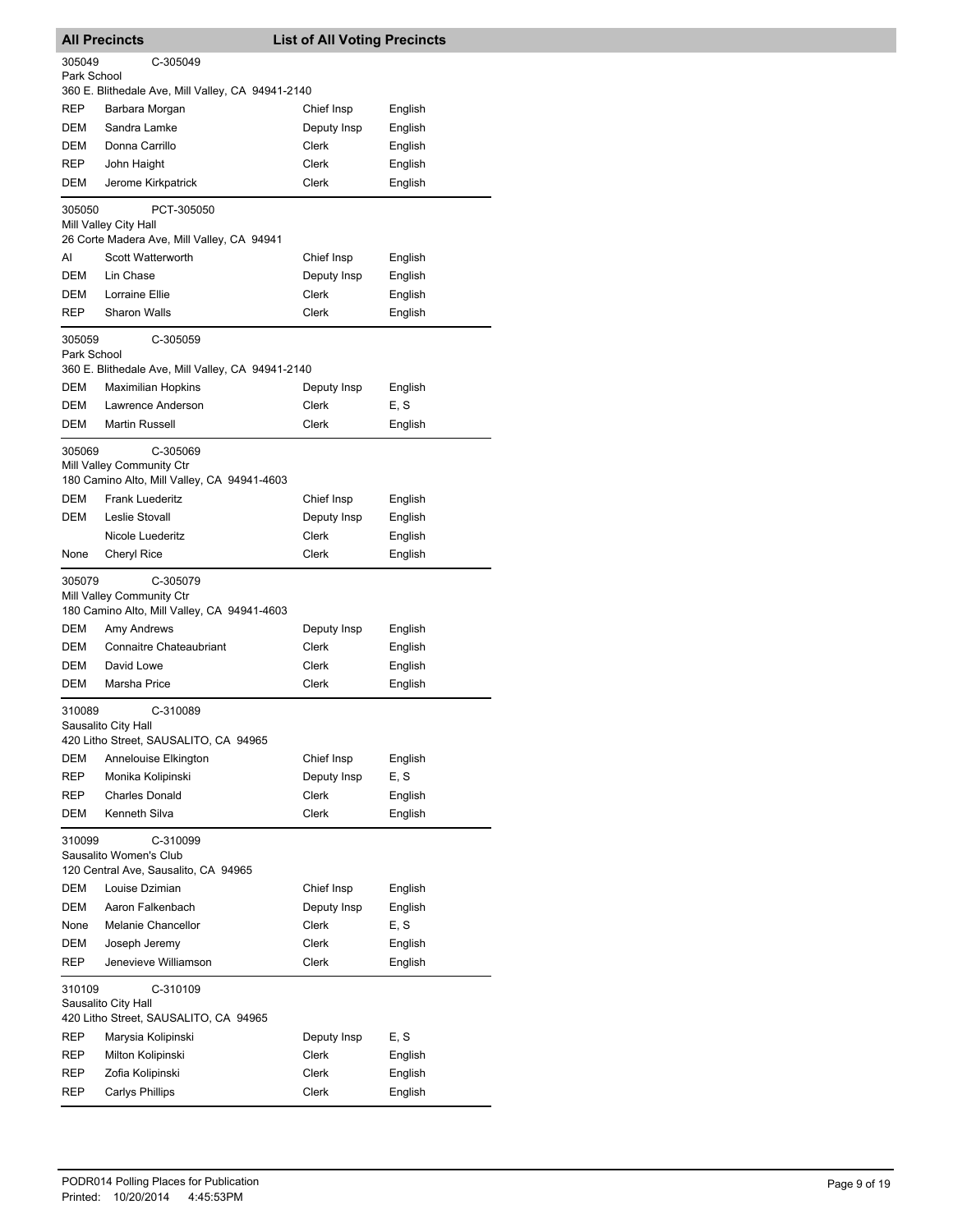| <b>All Precincts</b>             |                                                                                    | <b>List of All Voting Precincts</b> |                    |
|----------------------------------|------------------------------------------------------------------------------------|-------------------------------------|--------------------|
| 310310                           | PCT-310310                                                                         |                                     |                    |
|                                  | Sausalito City Hall                                                                |                                     |                    |
| DEM                              | 420 Litho Street, SAUSALITO, CA 94965                                              |                                     |                    |
| None                             | Marina Troost                                                                      | Deputy Insp<br>Clerk                | E, S               |
| DEM                              | Marc Joseph Hagan<br><b>Steven McAfee</b>                                          | Clerk                               | English<br>English |
|                                  |                                                                                    |                                     |                    |
| 310410                           | PCT-310410<br>Star Of Sea Catholic Church<br>180 Harrison Ave, Sausalito, CA 94965 |                                     |                    |
| REP                              | Marie Farley                                                                       | Chief Insp                          | English            |
| REP                              | Jean Comerford                                                                     | Deputy Insp                         | English            |
| DEM                              | Gale Brewer                                                                        | Clerk                               | English            |
| DEM                              | Robin Halpern                                                                      | Clerk                               | E, S               |
| None                             | A Lynne                                                                            | Clerk                               | E, S               |
| 311119                           | C-311119                                                                           |                                     |                    |
| Del Mar School                   |                                                                                    |                                     |                    |
|                                  | 105 Avenida Miraflores, Tiburon, CA 94920                                          |                                     |                    |
| DEM                              | John Hermansky                                                                     | Chief Insp                          | English            |
| None                             | Margot Geitheim                                                                    | Deputy Insp                         | English            |
| None                             | Karen Gullett                                                                      | Clerk                               | English            |
| DEM                              | Louise Maloof                                                                      | Clerk                               | E, S               |
| DEM                              | Julia Robinson                                                                     | Clerk                               | English            |
| 311129<br><b>Bel Aire School</b> | C-311129                                                                           |                                     |                    |
| REP                              | 277 Karen Way, Tiburon, CA 94920                                                   |                                     |                    |
| DEM                              | <b>Mary Bowles</b><br>Nahid Kasra                                                  | Chief Insp                          | English            |
| DEM                              | James Hill                                                                         | Deputy Insp<br>Clerk                | English<br>English |
| None                             | <b>Charles Reite</b>                                                               | Clerk                               | English            |
| None                             | Margaret Sognefest                                                                 | Clerk                               | English            |
| 311139                           | C-311139<br><b>Tiburon Town Hall</b><br>1505 Tiburon Blvd, Tiburon, CA 94920       |                                     |                    |
| DEM                              | <b>Richard Park</b>                                                                | Chief Insp                          | English            |
| AI                               | Sandra Macleod White                                                               | Deputy Insp                         | English            |
| None                             | I Erika Brooks                                                                     | Clerk                               | English            |
| DEM                              | <b>Ruth Churchill</b>                                                              | Clerk                               | English            |
| 311149                           | C-311149<br><b>Tiburon Town Hall</b><br>1505 Tiburon Blvd, Tiburon, CA 94920       |                                     |                    |
| DEM                              | Lope Yap Jr                                                                        | Deputy Insp                         | English            |
| REP                              | <b>Florence Eder</b>                                                               | Clerk                               | English            |
| DEM                              | Ronald Skellenger                                                                  | Clerk                               | English            |
| 311520<br>Del Mar School         | PCT-311520<br>105 Avenida Miraflores, Tiburon, CA 94920                            |                                     |                    |
| DEM                              | Mary Christiansen                                                                  | Deputy Insp                         | English            |
| DEM                              | Lawrence Stotter                                                                   | Clerk                               | English            |
| DEM                              | <b>Ruth Stotter</b>                                                                | Clerk                               | English            |
| 312159                           | C-312159<br>Marin Amateur Radio Club<br>27 Shell Rd, Mill Valley, CA 94941         |                                     |                    |
| DEM                              | Alwyn Aled Hughes Jr                                                               | Chief Insp                          | English            |
| DEM                              | Barbara Galyen                                                                     | Deputy Insp                         | English            |
| DEM                              | Lori Bachman                                                                       | Clerk                               | English            |
| DEM                              | <b>Marie Simmons</b>                                                               | Clerk                               | English            |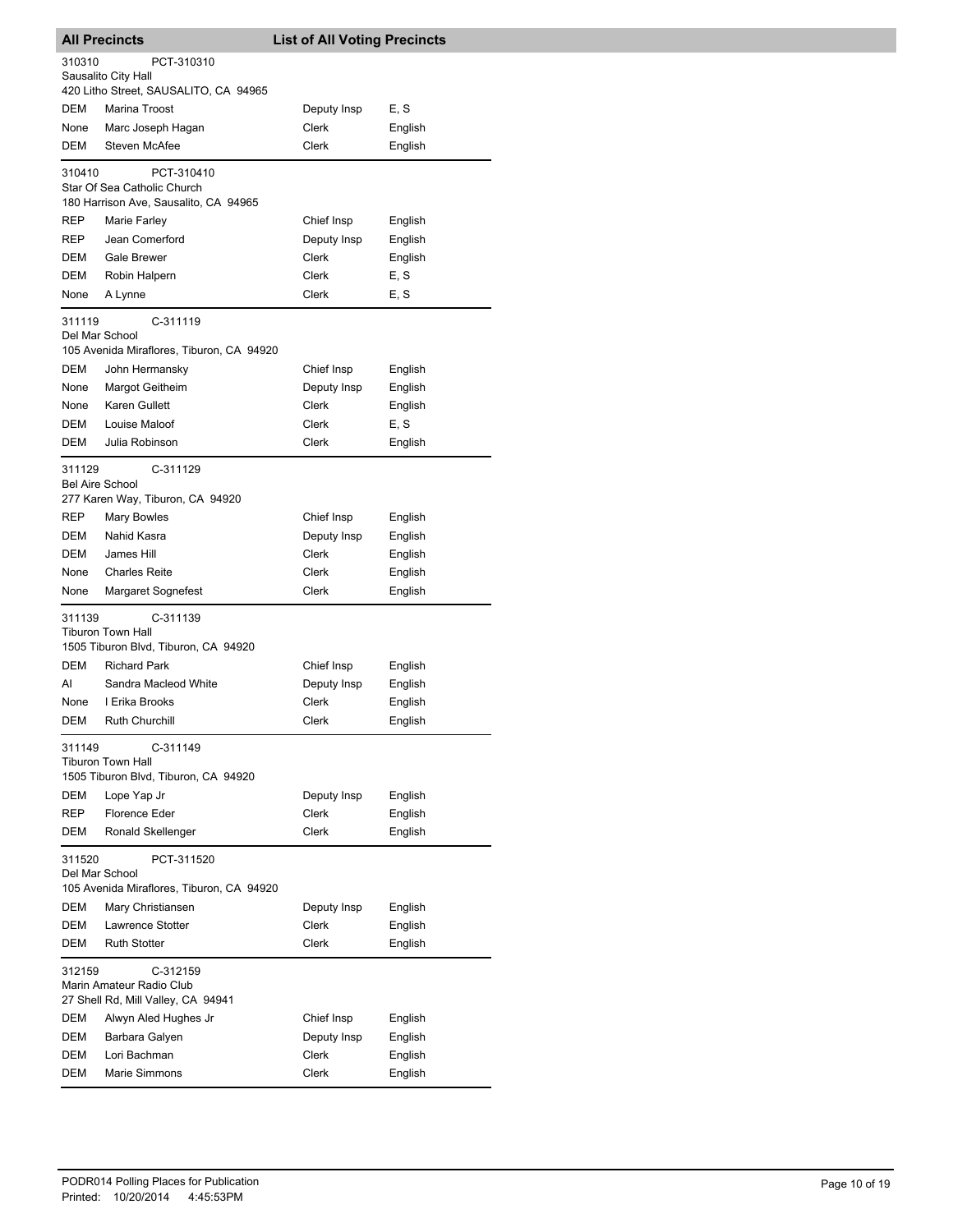|            | <b>All Precincts</b>                                                                   | <b>List of All Voting Precincts</b> |         |
|------------|----------------------------------------------------------------------------------------|-------------------------------------|---------|
| 312169     | C-312169                                                                               |                                     |         |
|            | <b>Tam Valley Community Ctr</b>                                                        |                                     |         |
|            | 203 Marin Ave, Mill Valley, CA 94941-4068                                              |                                     |         |
| DEM        | James Adams                                                                            | Chief Insp                          | English |
| DEM        | Joann Mannion                                                                          | Deputy Insp                         | English |
| None       | Eileen Duane                                                                           | Clerk                               | English |
| <b>REP</b> | Stephen Kenyon                                                                         | Clerk                               | English |
| <b>REP</b> | Donald Potter                                                                          | Clerk                               | English |
| 312179     | C-312179                                                                               |                                     |         |
|            | <b>Tam Valley Community Ctr</b><br>203 Marin Ave, Mill Valley, CA 94941-4068           |                                     |         |
| DEM        | James Kasper                                                                           | Deputy Insp                         | English |
| None       | Althea Boxley                                                                          | Clerk                               | English |
| DEM        | Jon Snyder                                                                             | Clerk                               | English |
| REP        | Marilyn Sugimura                                                                       | Clerk                               | English |
|            |                                                                                        |                                     |         |
| 312189     | C-312189<br>Almonte Improvement Club                                                   |                                     |         |
|            | Almonte & Wisteria Way, Mill Valley, CA 94941-4138                                     |                                     |         |
| <b>REP</b> | David Porter Jones                                                                     | Chief Insp                          | English |
| DEM        | Mary Herr                                                                              | Deputy Insp                         | English |
| REP        | Fredericka Cobey                                                                       | Clerk                               | English |
| DEM        | Jerry L Davia                                                                          | Clerk                               | English |
| <b>NLW</b> | <b>Frederick Smith</b>                                                                 | Clerk                               | English |
|            |                                                                                        |                                     |         |
| 312199     | C-312199<br><b>Tam Valley Community Ctr</b>                                            |                                     |         |
|            | 203 Marin Ave, Mill Valley, CA 94941-4068                                              |                                     |         |
| REP        | Michael Maguire                                                                        | Deputy Insp                         | English |
| DEM        | David Duncan                                                                           | Clerk                               | English |
| REP        | Byron Fox                                                                              | Clerk                               | English |
| DEM        | Joy Massa                                                                              | Clerk                               | English |
| 312209     | C-312209<br>Marguerita C. Johnson Senior Center<br>640 Drake Ave, Marin City, CA 94965 |                                     |         |
| DEM        | Dodie Goldberg                                                                         | Chief Insp                          | English |
| REP        | <b>Sharon Terrill</b>                                                                  | Deputy Insp                         | English |
| DEM        | Donald Haaga                                                                           | Clerk                               | English |
| DEM        | <b>Monica Merkins</b>                                                                  | Clerk                               | E, S    |
| 312219     | C-312219<br>Marguerita C. Johnson Senior Center                                        |                                     |         |
|            | 640 Drake Ave, Marin City, CA 94965                                                    |                                     |         |
| DEM        | Ava Tate                                                                               | Deputy Insp                         | English |
| DEM        | <b>Sheryl Mathis</b>                                                                   | Clerk                               | English |
| GRN        | Eric Overholt                                                                          | Clerk                               | English |
| DEM        | <b>Vivian Terry</b>                                                                    | Clerk                               | English |
| 312229     | C-312229<br><b>Tiburon Baptist Church</b><br>445 Greenwood Beach Rd, TIBURON, CA 94920 |                                     |         |
| DEM        | Susan Schmidt                                                                          | Chief Insp                          | English |
| None       | Marcia Felton                                                                          | Deputy Insp                         | English |
| DEM        | Lucy Arias                                                                             | Clerk                               | E, S    |
| DEM        | Susan Browne                                                                           | Clerk                               | E, S    |
| REP        | Margarita Steinhorst                                                                   | Clerk                               | E, S    |
| 312239     | C-312239<br>So Marin Fire Protection Dist<br>308 Reed Blvd, Mill Valley, CA 94941      |                                     |         |
| DEM        | Elizabeth Bikle                                                                        | Chief Insp                          | English |
| <b>DEM</b> | <b>Christine Bikle</b>                                                                 | Deputy Insp                         | English |
| None       | <b>Beverly Kern</b>                                                                    | Clerk                               | English |
| REP        | Susan Murphy                                                                           | Clerk                               | English |
| DEM        | <b>Marilyn Tousey</b>                                                                  | Clerk                               | English |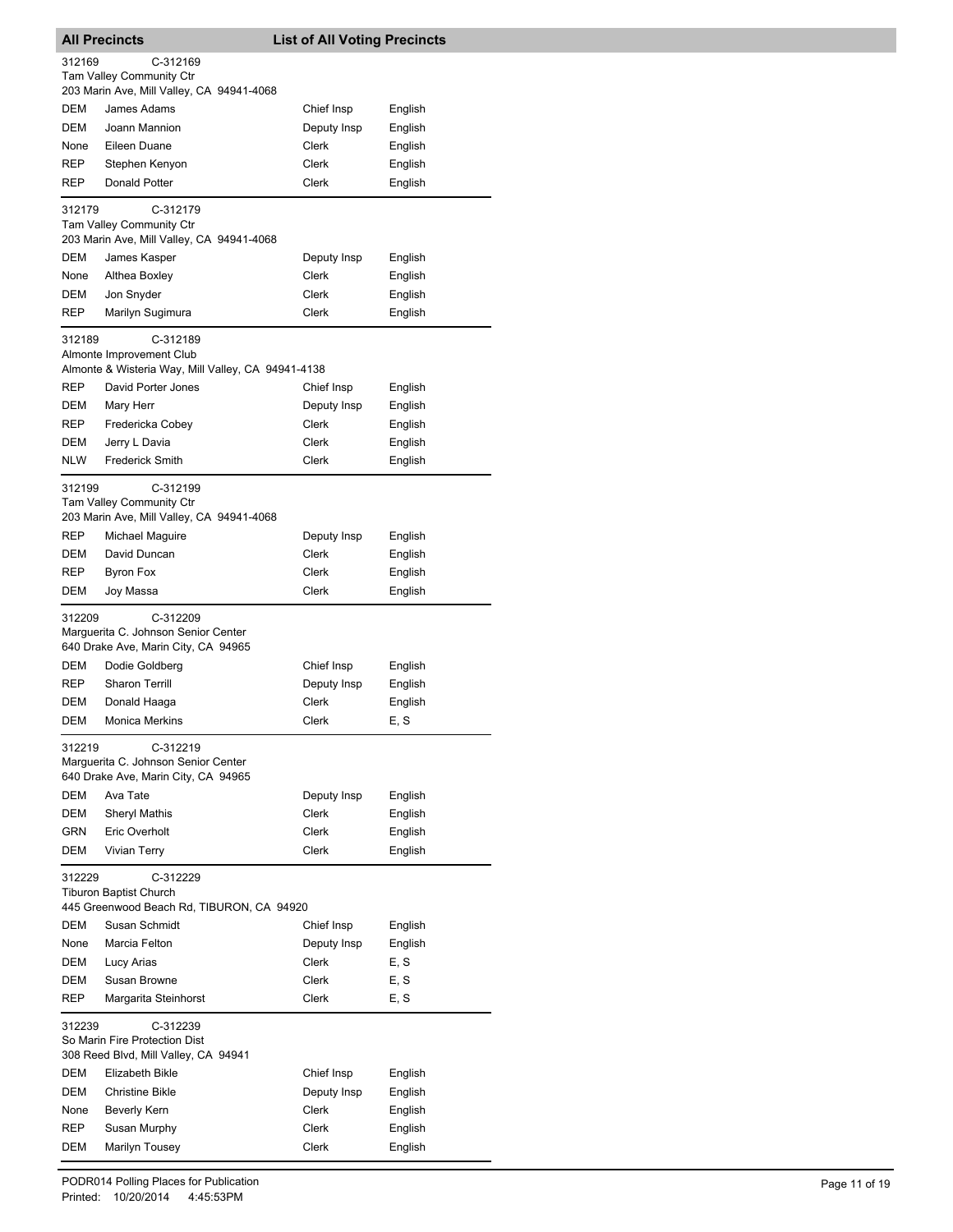| <b>All Precincts</b> |                                                                                              | <b>List of All Voting Precincts</b> |                    |  |  |
|----------------------|----------------------------------------------------------------------------------------------|-------------------------------------|--------------------|--|--|
| 312249               | C-312249                                                                                     |                                     |                    |  |  |
| Bel Aire School      |                                                                                              |                                     |                    |  |  |
|                      | 277 Karen Way, Tiburon, CA 94920                                                             |                                     |                    |  |  |
| REP<br>DEM           | <b>Frank Kemmeter</b><br>Bonnie Romano                                                       | Deputy Insp                         | English            |  |  |
| DEM                  | Aviva Shane                                                                                  | Clerk<br>Clerk                      | English<br>English |  |  |
|                      |                                                                                              |                                     |                    |  |  |
| 312390               | PCT-312390<br>Tiburon Baptist Church<br>445 Greenwood Beach Rd, TIBURON, CA 94920            |                                     |                    |  |  |
| DEM                  | Marijo Racciatti                                                                             | Deputy Insp                         | English            |  |  |
| DEM                  | John Driscoll                                                                                | Clerk                               | English            |  |  |
| DEM                  | <b>Traute Eckersdorff</b>                                                                    | Clerk                               | English            |  |  |
|                      |                                                                                              |                                     |                    |  |  |
| 402019               | C-402019<br>Corte Madera Recreation Center<br>Tamalpais Dr, Corte Madera, CA 94925-1561      |                                     |                    |  |  |
| <b>DEM</b>           | <b>Andrew Rusting</b>                                                                        | Chief Insp                          | English            |  |  |
| <b>DEM</b>           | David Moore                                                                                  | Deputy Insp                         | English            |  |  |
| None                 | James Moore                                                                                  | Clerk PM                            | English            |  |  |
| DEM                  | Janet Moore                                                                                  | Clerk                               | English            |  |  |
| REP                  | Virginia Moore                                                                               | Clerk PM                            | English            |  |  |
| DEM                  | Fred S Seiden                                                                                | Clerk AM                            | English            |  |  |
| DEM                  | Rosalind S Seiden                                                                            | Clerk AM                            | English            |  |  |
| 402029               | C-402029<br>Corte Madera Recreation Center<br>Tamalpais Dr, Corte Madera, CA 94925-1561      |                                     |                    |  |  |
| DEM                  | Beth Jackson                                                                                 | Deputy Insp                         | English            |  |  |
| AI                   | <b>Patrice Drew</b>                                                                          | Clerk                               | English            |  |  |
| <b>REP</b>           | <b>Richard France</b>                                                                        | Clerk                               | English            |  |  |
| None                 | Clara Pa                                                                                     | <b>Clerk</b>                        | English            |  |  |
| 402039               | C-402039<br>Aegis Of Corte Madera<br>5555 Paradise Dr, Corte Madera, CA 94925-1800           |                                     |                    |  |  |
| None                 | Galina Rumennik                                                                              | Chief Insp                          | English            |  |  |
| DEM                  | Karen Kosola                                                                                 | Deputy Insp                         | English            |  |  |
| REP                  | Alberta Damas                                                                                | Clerk                               | English            |  |  |
| REP                  | <b>Stanley Damas</b>                                                                         | Clerk                               | English            |  |  |
| REP                  | Mary Wood                                                                                    | Clerk                               | E, S               |  |  |
| 402049               | C-402049<br>Aegis Of Corte Madera<br>5555 Paradise Dr, Corte Madera, CA 94925-1800           |                                     |                    |  |  |
| DEM                  | <b>Christine Daniels</b>                                                                     | Deputy Insp                         | English            |  |  |
| DEM                  | <b>Beverly Cupp</b>                                                                          | Clerk                               | English            |  |  |
| DEM                  | Siv Hood                                                                                     | Clerk                               | English            |  |  |
| 402230               | PCT-402230<br>Corte Madera Recreation Center<br>Tamalpais Dr, Corte Madera, CA 94925-1561    |                                     |                    |  |  |
| REP                  | Gerald McMillan                                                                              | Deputy Insp                         | English            |  |  |
| DEM                  | Raymond Donohue                                                                              | Clerk                               | English            |  |  |
| None                 | Linda Hill                                                                                   | Clerk                               | E, S               |  |  |
| REP                  | James Robinson                                                                               | Clerk                               | English            |  |  |
| 404250               | PCT-404250<br><b>Larkspur Recreation Department</b><br>240 Doherty Drive, Larkspur, CA 94939 |                                     |                    |  |  |
| DEM                  | <b>Robert Phillips</b>                                                                       | Deputy Insp                         | English            |  |  |
|                      | Stella Torrez                                                                                | Clerk                               | English            |  |  |
| DEM                  | Janet Williams                                                                               | Clerk                               | English            |  |  |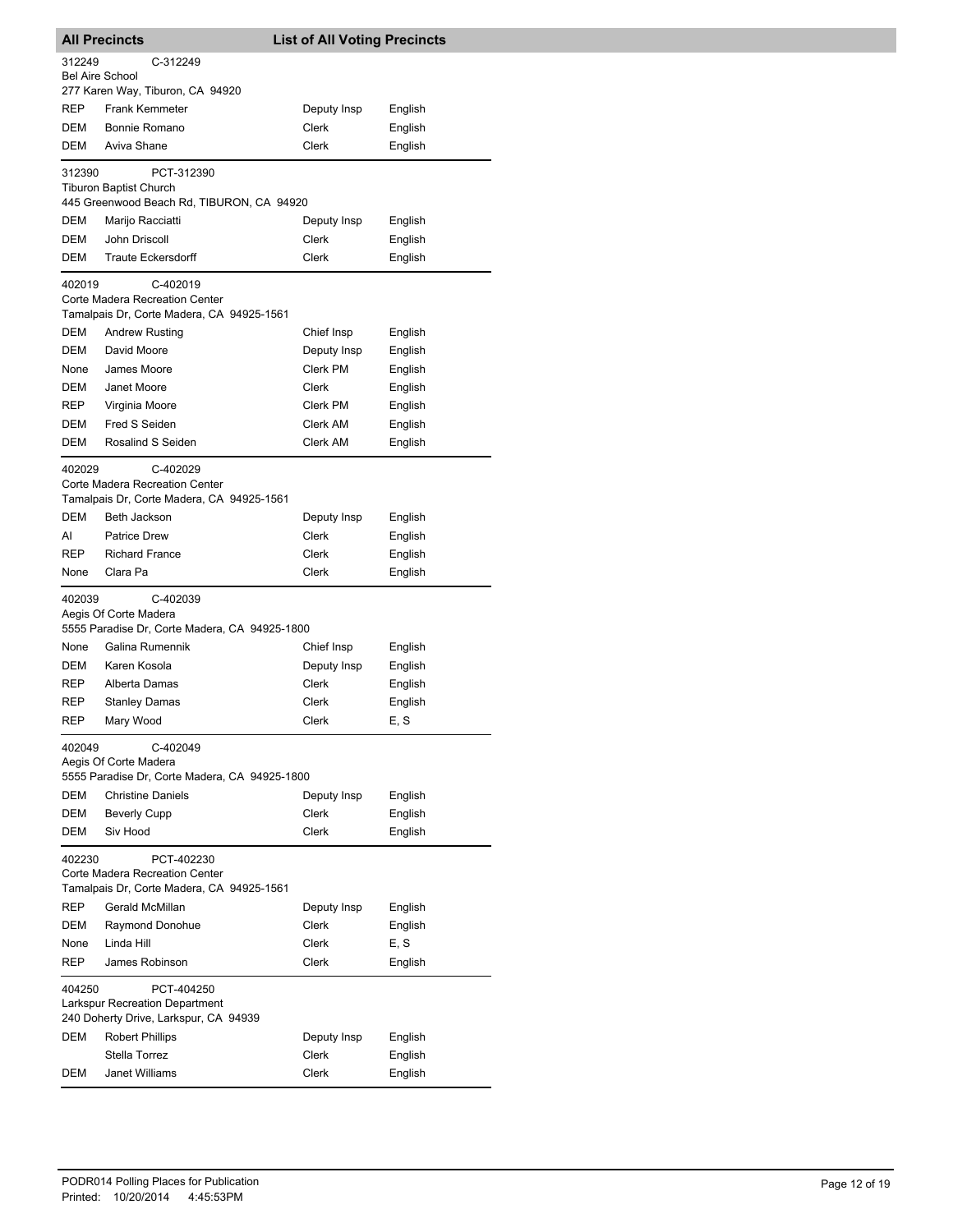| <b>All Precincts</b>                                                                              |                                                                                 | <b>List of All Voting Precincts</b> |         |  |  |
|---------------------------------------------------------------------------------------------------|---------------------------------------------------------------------------------|-------------------------------------|---------|--|--|
| 404330                                                                                            | PCT-404330                                                                      |                                     |         |  |  |
| Cape Marin                                                                                        |                                                                                 |                                     |         |  |  |
|                                                                                                   | 1 Laderman Ln, Greenbrae, CA 94904-2482                                         |                                     |         |  |  |
|                                                                                                   | Sharon E Parks                                                                  | Deputy Insp                         | English |  |  |
| DEM<br>DEM                                                                                        | <b>Joel Falk</b>                                                                | Clerk<br>Clerk                      | English |  |  |
|                                                                                                   | <b>Margaret Mannion</b>                                                         |                                     | English |  |  |
| GRN                                                                                               | Michael Wyman                                                                   | Clerk                               | E, S    |  |  |
| 406059                                                                                            | C-406059<br><b>Pleasant Valley School</b><br>755 Sutro Ave, Novato, CA 94947    |                                     |         |  |  |
| <b>DEM</b>                                                                                        | John Irvine                                                                     | Chief Insp                          | English |  |  |
| DEM                                                                                               | Ken Putnam                                                                      | Deputy Insp                         | English |  |  |
| DEM                                                                                               | Paul Shermantine                                                                | Clerk                               | English |  |  |
| DEM                                                                                               | Dave Skavland                                                                   | Clerk                               | English |  |  |
| 406069                                                                                            | C-406069<br>All Saints Lutheran Church<br>2 San Marin Dr, Novato, CA 94945-1118 |                                     |         |  |  |
| REP                                                                                               | Margaret Mueller                                                                | Chief Insp                          | English |  |  |
| DEM                                                                                               | <b>Christine Mahaffy</b>                                                        | Deputy Insp                         | English |  |  |
| <b>REP</b>                                                                                        | Steven Dollison                                                                 | Clerk                               | English |  |  |
| DEM                                                                                               | <b>Bernice Rollin</b>                                                           | Clerk                               | English |  |  |
| PCT-406140<br>406140<br>Wild Horse Valley Clubhouse<br>110 Wild Horse Valley Dr, Novato, CA 94947 |                                                                                 |                                     |         |  |  |
| <b>DEM</b>                                                                                        | James Lamb                                                                      | Deputy Insp                         | English |  |  |
| None                                                                                              | Janet Tighe                                                                     | Clerk                               | English |  |  |
| REP                                                                                               | Court Wiedenmayer                                                               | Clerk                               | English |  |  |
| 406170<br>Sinaloa School                                                                          | PCT-406170<br>2045 Vineyard Rd, Novato, CA 94947-3810                           |                                     |         |  |  |
| None                                                                                              | Christina Yee                                                                   | Chief Insp                          | English |  |  |
| DEM                                                                                               | Jane Strem                                                                      | Deputy Insp                         | English |  |  |
| REP                                                                                               | John Trumbull                                                                   | <b>Clerk</b>                        | English |  |  |
| DEM                                                                                               | Susan Trumbull                                                                  | Clerk                               | English |  |  |
| PCT-406190<br>406190<br>Open Door Christian Church<br>1915 Novato Blvd, Novato, CA 94947          |                                                                                 |                                     |         |  |  |
| DEM                                                                                               | Jennifer Welsch                                                                 | Chief Insp                          | English |  |  |
| None                                                                                              | Judith Ahuja                                                                    | Deputy Insp                         | E, S    |  |  |
| REP                                                                                               | Donald Nelson                                                                   | Clerk                               | English |  |  |
| REF                                                                                               | <b>Todd Smith</b>                                                               | Clerk                               | English |  |  |
| C-409079<br>409079<br>Albert J. Boro Community Center<br>50 Canal St, San Rafael, CA 94901        |                                                                                 |                                     |         |  |  |
| DEM                                                                                               | Douglas Long                                                                    | Chief Insp                          | E, S    |  |  |
| <b>GRN</b>                                                                                        | Duncan Mac Swain                                                                | Deputy Insp                         | E, S    |  |  |
| DEM                                                                                               | Lien Ly                                                                         | Clerk                               | E, V, C |  |  |
| DEM                                                                                               | <b>Charlton Schwartz</b>                                                        | Clerk                               | E, S    |  |  |
| DEM                                                                                               | Laurie Sheldon                                                                  | Clerk                               | English |  |  |
| 409460<br>PCT-409460<br>Albert J. Boro Community Center<br>50 Canal St, San Rafael, CA 94901      |                                                                                 |                                     |         |  |  |
| DEM                                                                                               | Karen Marx                                                                      | Deputy Insp                         | English |  |  |
| DEM                                                                                               | Carol Jolliffe                                                                  | Clerk                               | English |  |  |
| None                                                                                              | <b>Edward Roveglia</b>                                                          | Clerk                               | E, S    |  |  |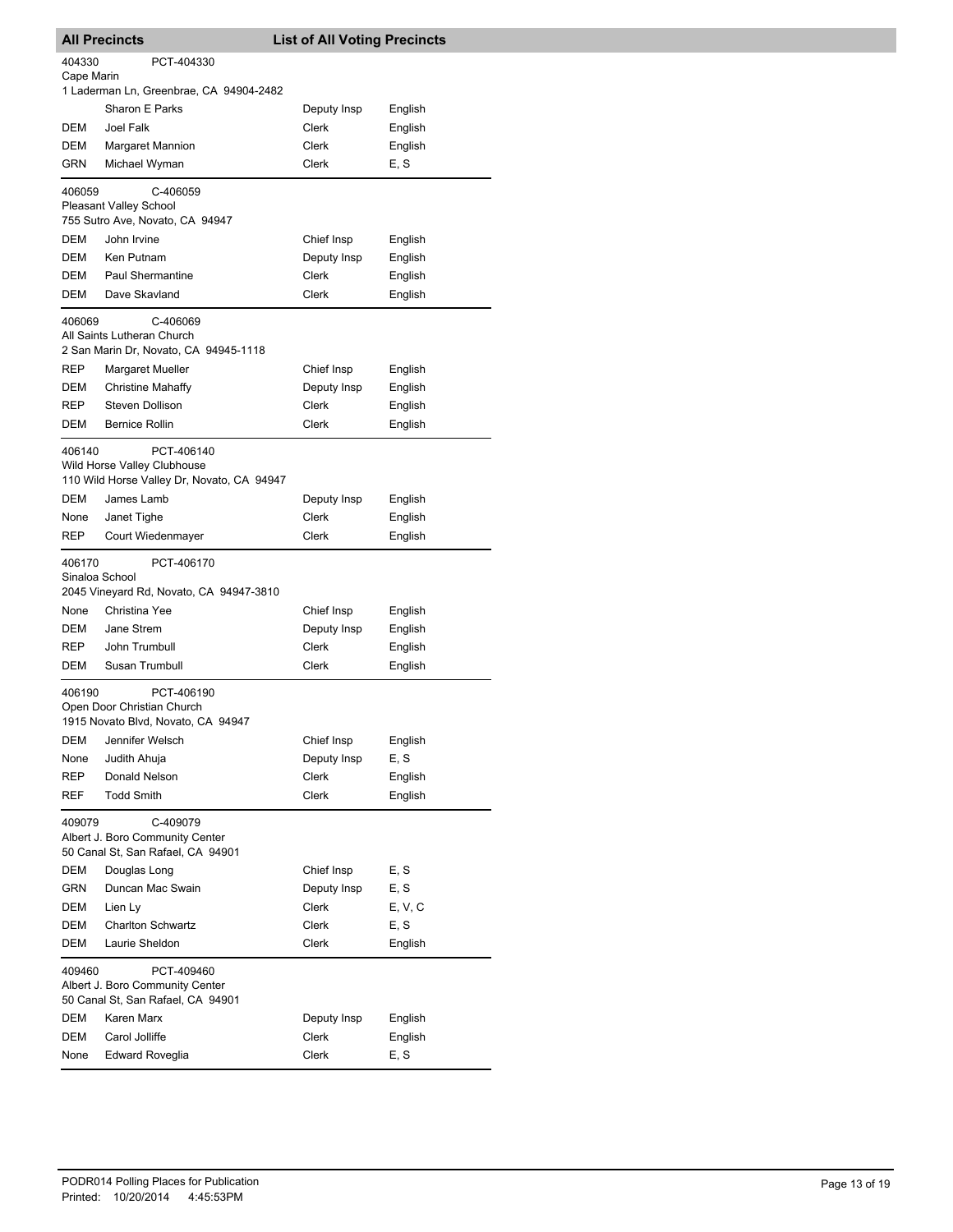| <b>All Precincts</b>     |                                                                                            | <b>List of All Voting Precincts</b> |         |
|--------------------------|--------------------------------------------------------------------------------------------|-------------------------------------|---------|
| 412089                   | C-412089                                                                                   |                                     |         |
|                          | <b>Tomales Regional History Center</b>                                                     |                                     |         |
|                          | 26701 State Route 1, Tomales, CA 94971-0262                                                |                                     |         |
| REP                      | Sharon Knudsen                                                                             | Chief Insp                          | English |
| REP                      | <b>Elizabeth Mitchell</b>                                                                  | Deputy Insp                         | English |
| DEM                      | Louise Gregg                                                                               | Clerk                               | E, S    |
| None                     | Kathleen Sartori                                                                           | Clerk                               | English |
| 412099                   | C-412099<br>Pt. Reyes Fire Station<br>4th & B St, Point Reyes, CA 94956                    |                                     |         |
| GRN                      | Christopher Lish                                                                           | Chief Insp                          | E, S    |
| DEM                      | John Sakellar                                                                              | Deputy Insp                         | English |
| DEM                      | Susan Lincoln                                                                              | Clerk                               | English |
| DEM                      | Donald Lloyd                                                                               | Clerk                               | English |
| 412109<br>Nicasio School | C-412109<br>5555 Nicasio Valley Rd, Nicasio, CA 94946                                      |                                     |         |
| DEM                      | Kimberly Wallach                                                                           | Chief Insp                          | English |
| DEM                      | Mimi Lewis                                                                                 | Deputy Insp                         | English |
| DEM                      | <b>Brenda Newcomb</b>                                                                      | Clerk                               | English |
| DEM                      | Antonia Van Becker                                                                         | <b>Clerk</b>                        | English |
| 412119                   | C-412119<br>San Geronimo Valley Community Center                                           |                                     |         |
|                          | 6350 Sir Francis Drake Blvd, San Geronimo, CA 94963                                        |                                     |         |
| None                     | Kristine-Lucas Krupp                                                                       | Chief Insp                          | English |
| GRN                      | Myra Terziev                                                                               | Deputy Insp                         | English |
| None                     | <b>Richard Marianetti</b>                                                                  | Clerk                               | E, S    |
| <b>DEM</b>               | Melvyn Wright                                                                              | Clerk                               | English |
| DEM                      | Erika Zettl                                                                                | Clerk                               | English |
| 412129                   | C-412129<br><b>Bolinas Community Center</b><br>Wharf Rd, Bolinas, CA 94924                 |                                     |         |
| DEM                      | Patricia Barton                                                                            | Chief Insp                          | English |
| None                     | Susan Weaver                                                                               | Deputy Insp                         | English |
| None                     | Arianne Dar                                                                                | Clerk AM                            | E, S    |
| DEM                      | Gail Mace                                                                                  | Clerk PM                            | English |
| DEM                      | <b>Arline Mathieu</b>                                                                      | Clerk PM                            | English |
| DEM                      | Diana Mc Quaid                                                                             | Clerk AM                            | E, S    |
| None                     | Janis Yerington                                                                            | Clerk                               | English |
| 412139                   | C-412139<br>Wild Horse Valley Clubhouse<br>110 Wild Horse Valley Dr, Novato, CA 94947      |                                     |         |
| DEM                      | George Minor                                                                               | Chief Insp                          | English |
| DEM                      | Judith Chaffee                                                                             | Deputy Insp                         | English |
| REP                      | Rosemarie Bergquist                                                                        | Clerk                               | English |
| REP                      | Monica Reese                                                                               | Clerk                               | English |
| 412149                   | C-412149<br><b>Stinson Beach Community Center</b><br>30 Belvedere, Stinson Beach, CA 94970 |                                     |         |
| <b>DEM</b>               | Pamela Lichtenwalner                                                                       | Chief Insp                          | English |
| DEM                      | Kathleen Shepard                                                                           | Deputy Insp                         | English |
| PF                       | Aurelia Grayson                                                                            | Clerk                               | English |
| GRN                      | James Sutton                                                                               | Clerk                               | English |
| 412159                   | C-412159<br>Woodacre Improvement Club<br>1 Garden Way, Woodacre, CA 94973                  |                                     |         |
| DEM                      | Carol Staley                                                                               | Chief Insp                          | English |
| DEM                      | Sherrie Grossi                                                                             | Deputy Insp                         | English |
| DEM                      | Rebecca Maloney                                                                            | Clerk                               | English |
| DEM                      | Kathryn Ospital                                                                            | Clerk                               | English |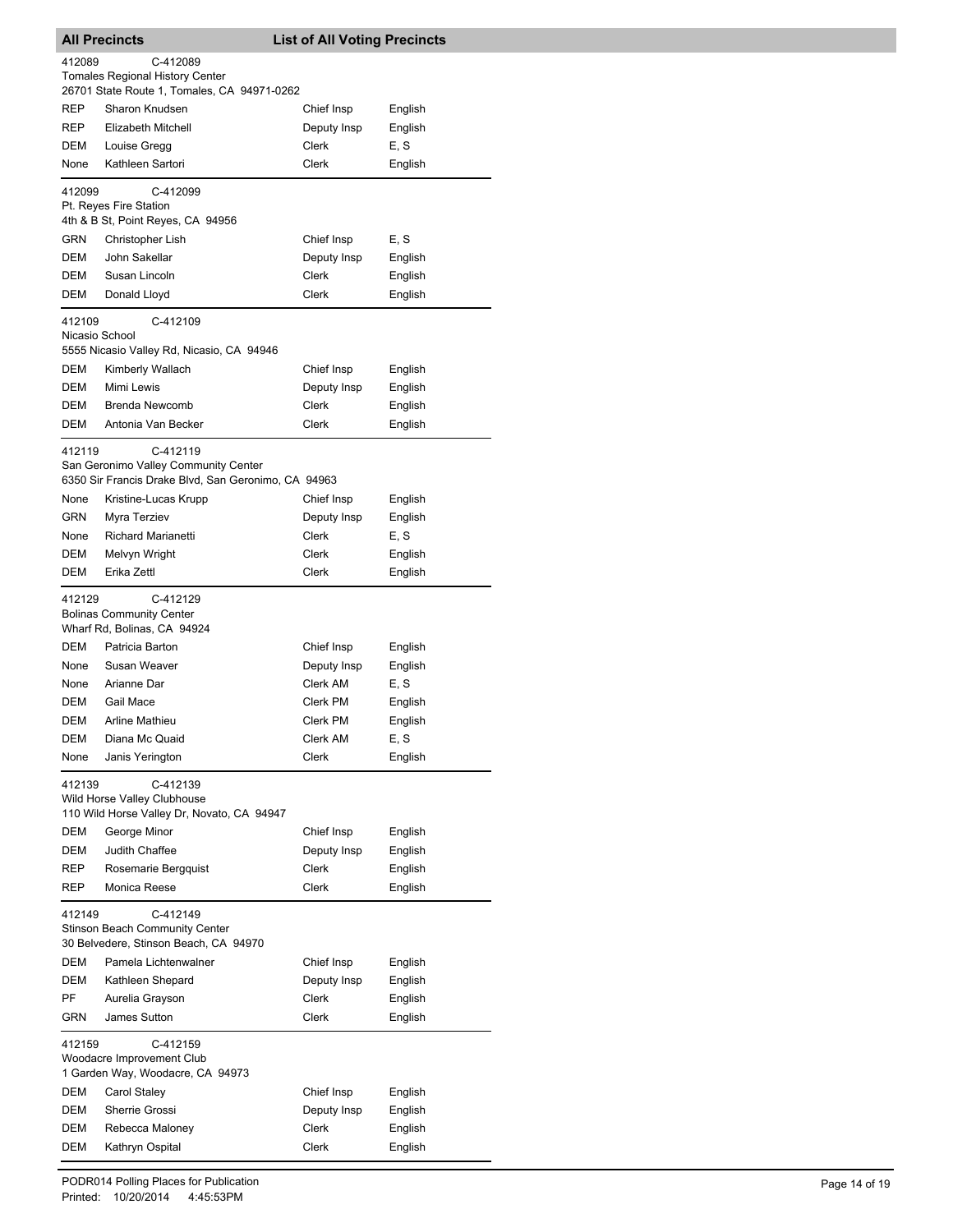| <b>All Precincts</b>                                                                                             |                                                                                                                                              | <b>List of All Voting Precincts</b> |                               |  |
|------------------------------------------------------------------------------------------------------------------|----------------------------------------------------------------------------------------------------------------------------------------------|-------------------------------------|-------------------------------|--|
| 412169                                                                                                           | C-412169<br>Muir Beach Community Center                                                                                                      |                                     |                               |  |
| DEM                                                                                                              | 19 Seacape Dr, Muir Beach, CA 94965<br>Kathryn Sward                                                                                         | Chief Insp                          | English                       |  |
| <b>DEM</b>                                                                                                       | Janice Kubota                                                                                                                                | Deputy Insp                         | English                       |  |
| <b>REP</b>                                                                                                       | Madeline Groneman                                                                                                                            | Clerk                               | English                       |  |
| DEM                                                                                                              | Brenda Kohn                                                                                                                                  | Clerk                               | English                       |  |
|                                                                                                                  |                                                                                                                                              |                                     |                               |  |
| 412179                                                                                                           | C-412179<br>Homestead Valley Community Ctr<br>315 Montford Ave, Mill Valley, CA 94941                                                        |                                     |                               |  |
| DEM                                                                                                              | Annette Blanchard                                                                                                                            | Chief Insp                          | English                       |  |
| REP                                                                                                              | Josephine Schov                                                                                                                              | Deputy Insp                         | English                       |  |
| None                                                                                                             | Mary Ann Dunlap                                                                                                                              | Clerk                               | English                       |  |
| DEM                                                                                                              | Helen Lynn                                                                                                                                   | Clerk                               | English                       |  |
| 412240                                                                                                           | PCT-412240<br>Muir Woods Park Community Association                                                                                          |                                     |                               |  |
|                                                                                                                  | 40 Ridge Ave, Mill Valley, CA 94941-1783                                                                                                     |                                     |                               |  |
| None                                                                                                             | Raya Smith                                                                                                                                   | Chief Insp                          | English                       |  |
| DEM                                                                                                              | <b>Barbara Milton</b>                                                                                                                        | Deputy Insp                         | English                       |  |
| DEM                                                                                                              | Thomas Hoffman                                                                                                                               | Clerk                               | English                       |  |
| DEM                                                                                                              | Julie Roby                                                                                                                                   | Clerk                               | English                       |  |
| 412300<br>PCT-412300<br>Homestead Valley Community Ctr<br>315 Montford Ave, Mill Valley, CA 94941                |                                                                                                                                              |                                     |                               |  |
| None                                                                                                             | Margaret Jett                                                                                                                                | Deputy Insp                         | English                       |  |
| None                                                                                                             | John Dunlap                                                                                                                                  | Clerk                               | English                       |  |
|                                                                                                                  | Baerbel McKinney-Drobnis                                                                                                                     | Clerk                               | English                       |  |
| 412510<br>REP<br>None<br>GRN                                                                                     | PCT-412510<br><b>Inverness Fire House</b><br>50 Inverness Way, Inverness, CA 94937<br>Andrew Buckingham<br>Janica Anderson<br>David Forsblad | Chief Insp<br>Deputy Insp<br>Clerk  | English<br>English<br>English |  |
| DEM                                                                                                              | Katherine Landreth                                                                                                                           | Clerk                               | English                       |  |
| C-506019<br>506019<br>Novato Fire Station #63<br>65 San Ramon Way, Novato, CA 94945-1638                         |                                                                                                                                              |                                     |                               |  |
| DEM                                                                                                              | Pat U Ren                                                                                                                                    | Chief Insp                          | English                       |  |
| REP                                                                                                              | Frank U Ren                                                                                                                                  | Deputy Insp                         | English                       |  |
|                                                                                                                  | <b>Bricia Judith Mendez</b>                                                                                                                  | Clerk<br><b>Clerk</b>               | E, S                          |  |
| DEM<br>DEM                                                                                                       | Merrilyn Scott<br>Jay Smalridge                                                                                                              | Clerk                               | English<br>English            |  |
| C-506029<br>506029<br>No Marin Water District Ofc<br>End Of Rush Creek Place Off Redwood Boulevard, Novato, CA 9 |                                                                                                                                              |                                     |                               |  |
| REP                                                                                                              | Thomas Brawley                                                                                                                               | Chief Insp                          | English                       |  |
| DEM                                                                                                              | Lee Pogetto                                                                                                                                  | Deputy Insp                         | English                       |  |
| DEM                                                                                                              | Madeleine Andrea Jensen                                                                                                                      | Clerk                               | English                       |  |
| REP                                                                                                              | Frank Rinaldi                                                                                                                                | Clerk                               | English                       |  |
| 506039                                                                                                           | C-506039<br>Seventh Day Adventist Church<br>495 San Marin Dr, Novato, CA 94945-1335                                                          |                                     |                               |  |
| DEM                                                                                                              | Robert Levin                                                                                                                                 | Chief Insp                          | English                       |  |
| DEM                                                                                                              | Nadine Sexton                                                                                                                                | Deputy Insp                         | English                       |  |
| None                                                                                                             | Ernest Beyer                                                                                                                                 | Clerk                               | English                       |  |
| DEM<br>DEM                                                                                                       | Linda Carol Knanishu<br><b>Patrick Mace</b>                                                                                                  | Clerk<br>Clerk                      | English<br>English            |  |
|                                                                                                                  |                                                                                                                                              |                                     |                               |  |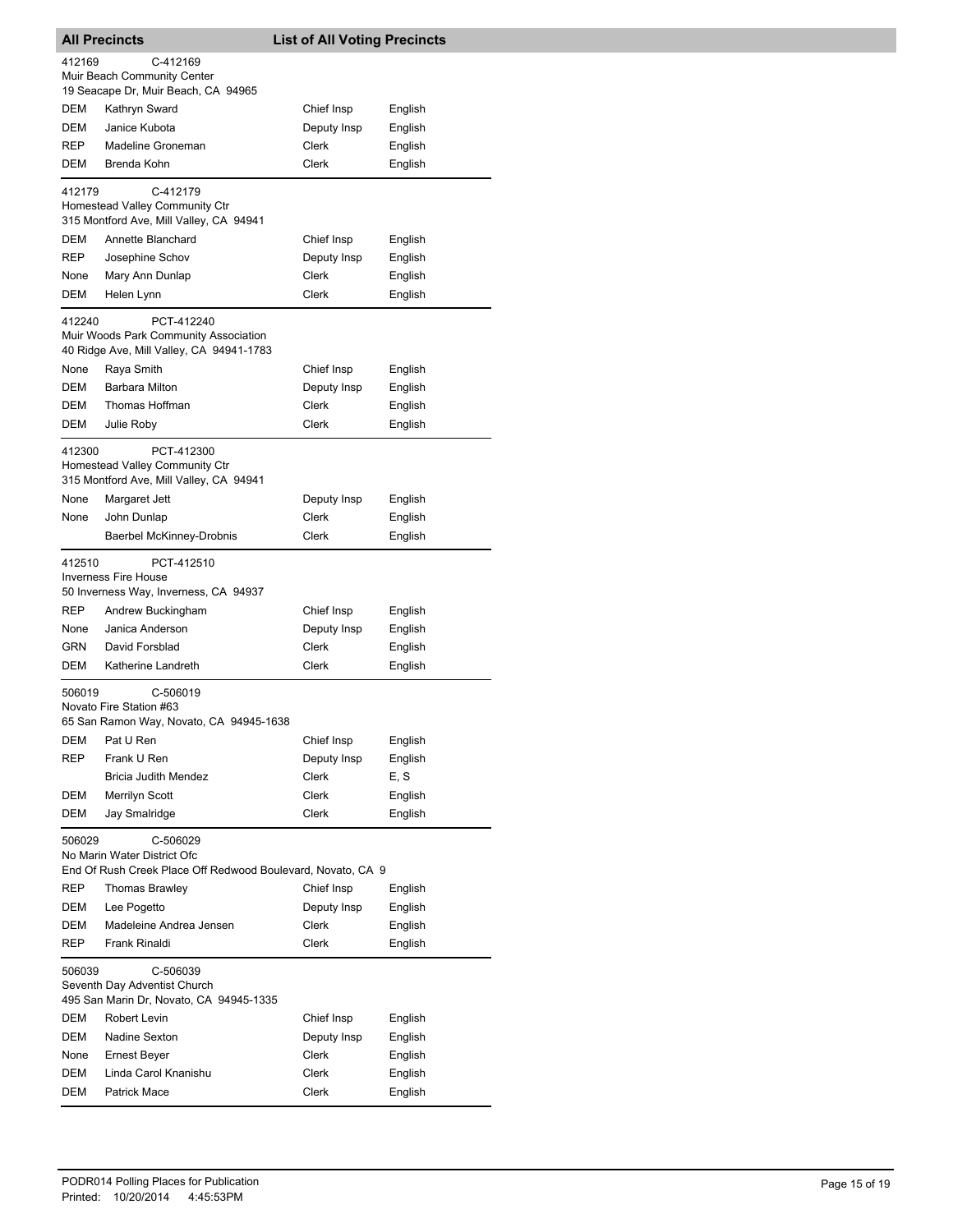| <b>All Precincts</b>                                                                                  |                                                                                    | <b>List of All Voting Precincts</b> |         |  |
|-------------------------------------------------------------------------------------------------------|------------------------------------------------------------------------------------|-------------------------------------|---------|--|
| 506049                                                                                                | C-506049                                                                           |                                     |         |  |
|                                                                                                       | Novato School District Offices                                                     |                                     |         |  |
|                                                                                                       | 1015 Seventh St, Novato, CA 94945-2228                                             |                                     |         |  |
| DEM                                                                                                   | Brenda Gates-Monasch                                                               | Chief Insp                          | English |  |
| DEM                                                                                                   | Jacquelyn Walton                                                                   | Deputy Insp                         | English |  |
| DEM                                                                                                   | Rosa Miller                                                                        | Clerk                               | English |  |
| <b>REP</b>                                                                                            | Diane Schneeweis                                                                   | Clerk                               | English |  |
| AI                                                                                                    | Ella Tumlin                                                                        | Clerk                               | English |  |
| 506059                                                                                                | C-506059<br>Novato Fire Station #61<br>7025 Redwood Blvd, Novato, CA 94949         |                                     |         |  |
| DEM                                                                                                   | Bryan Garbutt                                                                      | Chief Insp                          | English |  |
| GRN                                                                                                   | Jayne Mc Pherson                                                                   | Deputy Insp                         | English |  |
| None                                                                                                  | Melisa Bell                                                                        | Clerk                               | English |  |
| AI                                                                                                    | Leslie Church                                                                      | Clerk                               | English |  |
| DEM                                                                                                   | lla McDonough                                                                      | Clerk                               | English |  |
| 506069                                                                                                | C-506069<br><b>Hill Community Room</b>                                             |                                     |         |  |
|                                                                                                       | 1560 Hill Road, Novato, CA 94947-4002                                              |                                     |         |  |
| <b>REF</b>                                                                                            | <b>Michael Harris</b>                                                              | Chief Insp                          | English |  |
| DEM                                                                                                   | Cassandra Mani                                                                     | Deputy Insp                         | English |  |
| DEM                                                                                                   | Mary Bicknell                                                                      | Clerk                               | E, S    |  |
| DEM                                                                                                   | Arlene Finn                                                                        | Clerk                               | English |  |
| <b>DEM</b>                                                                                            | Rose Stewart                                                                       | Clerk                               | English |  |
| 506070                                                                                                | PCT-506070<br>Atria Tamalpais Senior Living<br>853 Tamalpais Ave, Novato, CA 94947 |                                     |         |  |
| REP                                                                                                   | Linda Monaco                                                                       | Chief Insp                          | English |  |
| REP                                                                                                   | Joyce Lenaburg                                                                     | Deputy Insp                         | English |  |
| None                                                                                                  | Raymond Lenaburg                                                                   | Clerk                               | English |  |
| DEM                                                                                                   | Lois St Sure                                                                       | Clerk                               | English |  |
| C-506079<br>506079<br>Novato Fire Station #62<br>450 Atherton Ave-corner Olive, Novato, CA 94945-3461 |                                                                                    |                                     |         |  |
| None                                                                                                  | Brian Stompe                                                                       | Chief Insp                          | English |  |
| DEM                                                                                                   | Diane Amarillas                                                                    | Deputy Insp                         | English |  |
| REP                                                                                                   | David Dahlin                                                                       | Clerk                               | English |  |
| DEM                                                                                                   | Pearlene Leary                                                                     | Clerk                               | English |  |
| <b>DEM</b>                                                                                            | Si Si Semple                                                                       | Clerk                               | English |  |
| 506089<br>C-506089<br><b>United Methodist Church</b><br>1473 South Novato Blvd, Novato, CA 94947      |                                                                                    |                                     |         |  |
| DEM                                                                                                   | Alana Dubost                                                                       | Chief Insp                          | English |  |
| REP                                                                                                   | Karen Illich                                                                       | Deputy Insp                         | English |  |
| REP                                                                                                   | Carolyn Jacobs                                                                     | Clerk                               | English |  |
| DEM                                                                                                   | Carolyn Mc Namara                                                                  | Clerk                               | English |  |
| REP                                                                                                   | James O Leary                                                                      | Clerk                               | English |  |
| 506099                                                                                                | C-506099<br>United Methodist Church<br>1473 South Novato Blvd, Novato, CA 94947    |                                     |         |  |
| DEM                                                                                                   | Linda Bartlett                                                                     | Deputy Insp                         | English |  |
| REP                                                                                                   | <b>Bonnie Campbell</b>                                                             | Clerk                               | English |  |
| DEM                                                                                                   | Michele Mizany                                                                     | Clerk                               | English |  |
| DEM                                                                                                   | <b>Melrose Ross</b>                                                                | Clerk                               | E, S    |  |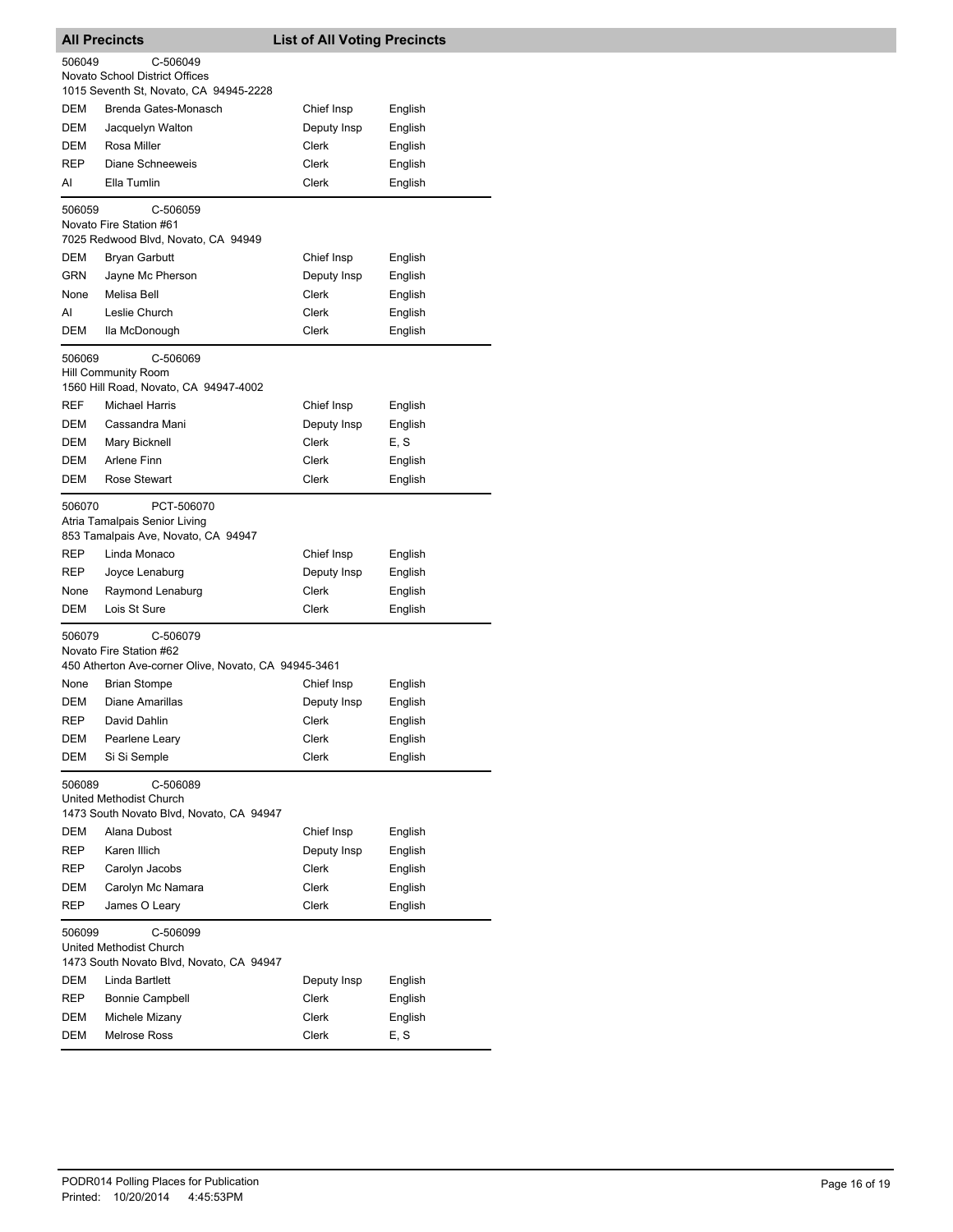| <b>All Precincts</b>                                                                      |                                                                                 | <b>List of All Voting Precincts</b> |         |  |  |
|-------------------------------------------------------------------------------------------|---------------------------------------------------------------------------------|-------------------------------------|---------|--|--|
| 506109<br>C-506109<br><b>United Methodist Church</b>                                      |                                                                                 |                                     |         |  |  |
|                                                                                           | 1473 South Novato Blvd, Novato, CA 94947                                        |                                     |         |  |  |
| None                                                                                      | Nancy Jones                                                                     | Deputy Insp                         | English |  |  |
| REP                                                                                       | Eric Bergquist                                                                  | Clerk                               | English |  |  |
| None                                                                                      | <b>Christopher Howard</b>                                                       | Clerk                               | E, S    |  |  |
| DEM                                                                                       | Joyce Tarlton                                                                   | Clerk                               | English |  |  |
| 506119                                                                                    | C-506119<br>Munoz Residence<br>575 Fairway Dr, Novato, CA 94949                 |                                     |         |  |  |
| DEM                                                                                       | Alice Munoz                                                                     | Chief Insp                          | English |  |  |
| REP                                                                                       | Lucille Douglas                                                                 | Deputy Insp                         | English |  |  |
| REP                                                                                       | Jeanne Desmond                                                                  | Clerk                               | English |  |  |
| DEM                                                                                       | Lenore Keithley                                                                 | Clerk                               | English |  |  |
| 506129                                                                                    | C-506129<br>Ignacio Hills Apartments<br>431 Ignacio Blvd, Novato, CA 94949      |                                     |         |  |  |
| <b>DEM</b>                                                                                | Brian Woodson                                                                   | Chief Insp                          | English |  |  |
| None                                                                                      | Virginia Welsh                                                                  | Deputy Insp                         | English |  |  |
| DEM                                                                                       | Royanne Marshall                                                                | Clerk                               | English |  |  |
| REP                                                                                       | <b>Judith Ross</b>                                                              | Clerk                               | English |  |  |
| REP                                                                                       | Diane Serdengecti                                                               | <b>Clerk</b>                        | English |  |  |
| 506139                                                                                    | C-506139<br>Los Robles Mobile Home Park<br>100 Roblar Dr, Novato, CA 94949-6133 |                                     |         |  |  |
| REP                                                                                       | Iva Conrad                                                                      | Chief Insp                          | English |  |  |
| None                                                                                      | Carol Bolter                                                                    | Deputy Insp                         | English |  |  |
| <b>REP</b>                                                                                | Avis Buckley                                                                    | Clerk AM                            | English |  |  |
| DEM                                                                                       | Ld Honeycutt                                                                    | Clerk                               | English |  |  |
| <b>REP</b>                                                                                | Toni Seymour                                                                    | Clerk PM                            | English |  |  |
| 506140<br>PCT-506140<br>Presbyterian Church Of Novato<br>710 Wilson Ave, Novato, CA 94947 |                                                                                 |                                     |         |  |  |
| REP                                                                                       | Alan Burton                                                                     | Chief Insp                          | E, S    |  |  |
| REP                                                                                       | Victor Aguila                                                                   | Deputy Insp                         | E, S    |  |  |
| REP                                                                                       | Dennis Crinnion                                                                 | Clerk                               | English |  |  |
| <b>DEM</b>                                                                                | Rosemarie Walwyn                                                                | Clerk                               | E, S    |  |  |
| 506149<br>C-506149<br>Novato Oaks Inn<br>215 Alameda Del Prado, Novato, CA 94949-6657     |                                                                                 |                                     |         |  |  |
| REP                                                                                       | David Reed                                                                      | Chief Insp                          | English |  |  |
| <b>DEM</b>                                                                                | Paula Hafling                                                                   | Deputy Insp                         | English |  |  |
| None                                                                                      | Jacqueline Ford                                                                 | Clerk                               | English |  |  |
| REP                                                                                       | Michele Ellen Hague                                                             | Clerk                               | English |  |  |
| 506150<br>PCT-506150<br>Bahia Clubhouse<br>3008 Topaz Drive, Novato, CA 94945-1547        |                                                                                 |                                     |         |  |  |
| DEM                                                                                       | Monique Saul-Egli                                                               | Chief Insp                          | E, S    |  |  |
| DEM                                                                                       | Michele Keller-Sheehan                                                          | Deputy Insp                         | E, S    |  |  |
| DEM                                                                                       | Renee Landstrom                                                                 | Clerk                               | English |  |  |
| DEM                                                                                       | <b>Shirley Printz</b>                                                           | Clerk                               | English |  |  |
| 506159                                                                                    | C-506159<br>Hamilton Arts Center<br>500 Palm Dr, Novato, CA 94949-5004          |                                     |         |  |  |
| <b>REP</b>                                                                                | Donald Violin                                                                   | Chief Insp                          | English |  |  |
| DEM                                                                                       | Gloria Dunn-Violin                                                              | Deputy Insp                         | English |  |  |
| None                                                                                      | Robert Belichick                                                                | Clerk                               | English |  |  |
| DEM                                                                                       | <b>Bruce Hope</b>                                                               | Clerk                               | English |  |  |
| DEM                                                                                       | Joan Hope                                                                       | Clerk                               | English |  |  |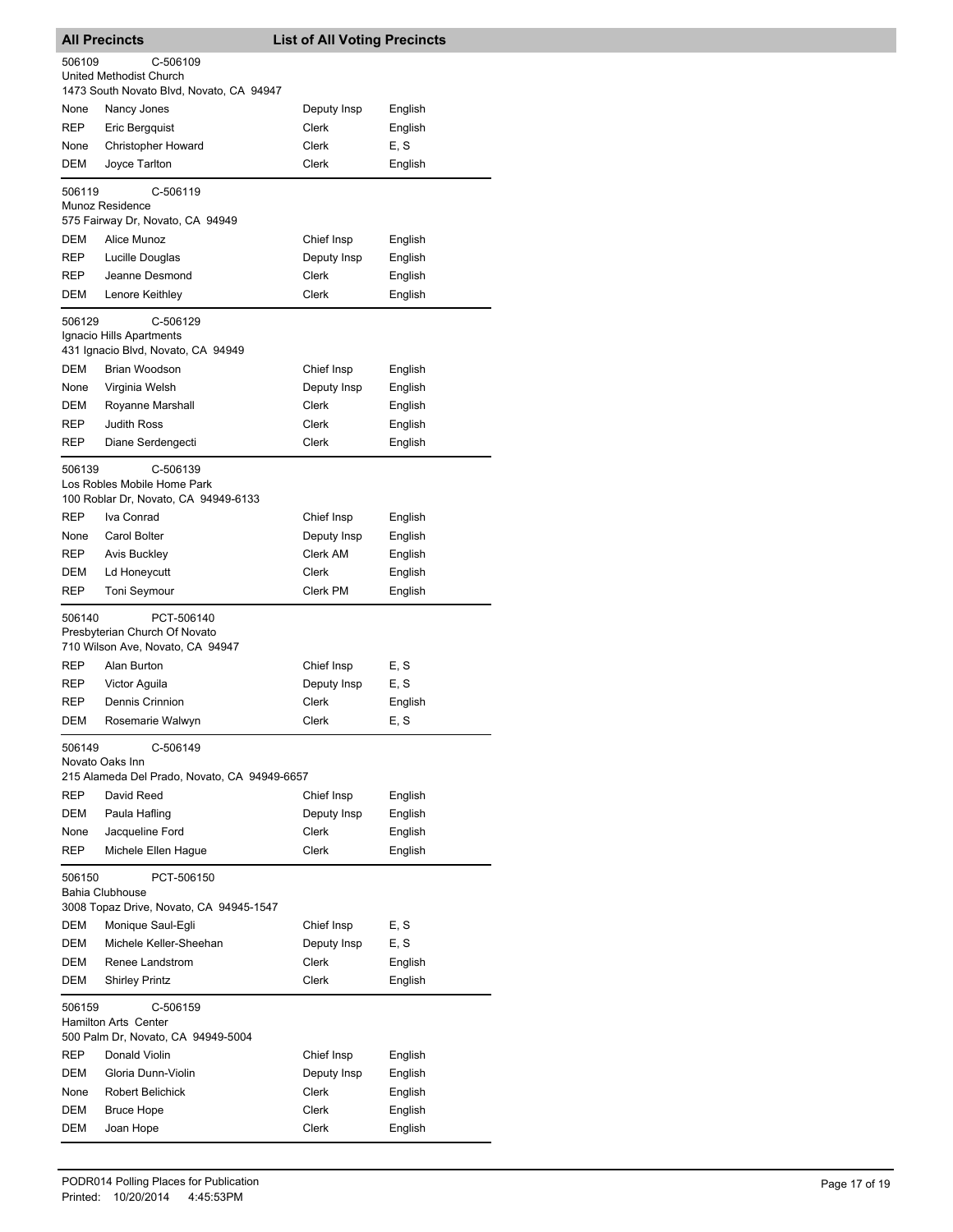| <b>All Precincts</b> |                                                                                             | <b>List of All Voting Precincts</b> |         |  |
|----------------------|---------------------------------------------------------------------------------------------|-------------------------------------|---------|--|
| 506400               | PCT-506400<br>Marin Valley Mobile Country Club<br>100 Marin Valley Dr, Novato, CA 94949     |                                     |         |  |
| REP                  | Everett Farey                                                                               | Chief Insp                          | English |  |
| DEM                  | Mary St Clair                                                                               | Deputy Insp                         | English |  |
| REP                  | Barbara Morrisey                                                                            | Clerk                               | E, S    |  |
|                      | Daniel Anderson Rodgers                                                                     | <b>Clerk</b>                        | English |  |
| 512169               | C-512169<br>Novato Fire Station #62<br>450 Atherton Ave-corner Olive, Novato, CA 94945-3461 |                                     |         |  |
| DEM                  | Karen Olson                                                                                 | Deputy Insp                         | English |  |
| REP                  | Stephen Kory                                                                                | Clerk                               | English |  |
|                      | Meghan E Rodgers                                                                            | Clerk                               | English |  |
| <b>REP</b>           | Barbara Swift                                                                               | <b>Clerk</b>                        | English |  |
| 512179               | C-512179<br><b>Bel Marin Community Center</b><br>4 Montego Key, Novato, CA 94949-5301       |                                     |         |  |
| DEM                  | Craig Flechsig                                                                              | Chief Insp                          | English |  |
| DEM                  | Jean Harris                                                                                 | Deputy Insp                         | English |  |
| DEM                  | <b>Philip Dutt</b>                                                                          | <b>Clerk</b>                        | English |  |
| REP                  | Pius Zuger                                                                                  | <b>Clerk</b>                        | English |  |
| 512230               | PCT-512230<br>Presbyterian Church Of Novato<br>710 Wilson Ave, Novato, CA 94947             |                                     |         |  |
| <b>DEM</b>           | Connie Fischer                                                                              | Deputy Insp                         | English |  |
| REP                  | Stephany Burton                                                                             | <b>Clerk</b>                        | English |  |
| REP                  | <b>Edward Fischer</b>                                                                       | Clerk                               | English |  |
| 512340               | PCT-512340<br>Ignacio Hills Apartments<br>431 Ignacio Blvd, Novato, CA 94949                |                                     |         |  |
| DEM                  | Mary Jordan                                                                                 | Deputy Insp                         | English |  |
| DEM                  | Leslie Purdy                                                                                | <b>Clerk</b>                        | English |  |
| None                 | Stephen Rockwell                                                                            | Clerk                               | English |  |